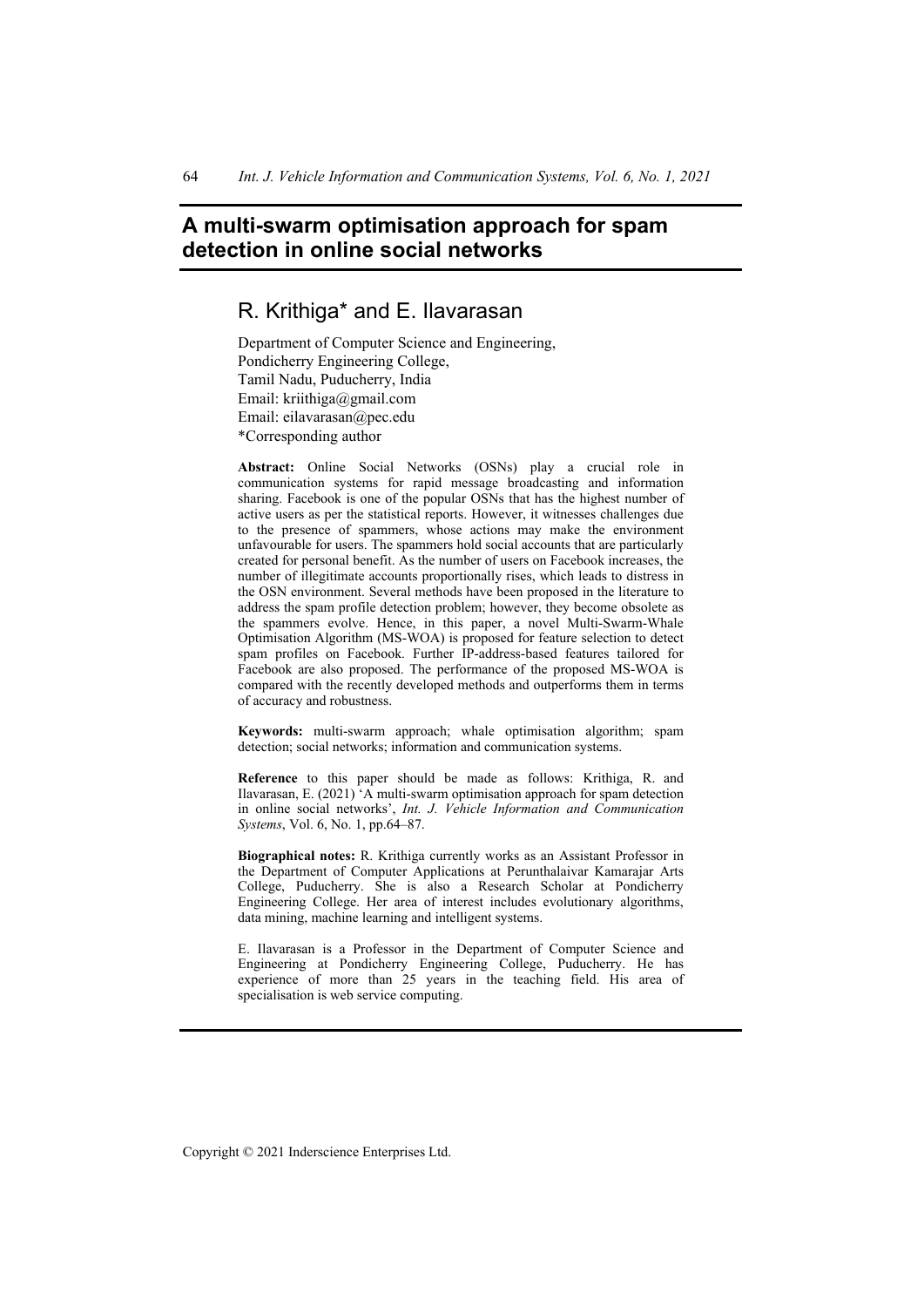#### **1 Introduction**

With the advancements in the internet and mobile technologies, communication has become sophisticated, revolutionary and futuristic (Fire and Elovici, 2014). Social networks play a crucial role in communication systems for rapid message broadcasting and information sharing. These are actively used to share information within a network of users. It is being used by individuals, organisations, companies, etc., to share intended contents to the target audience. Facebook is one of the popular Online Social Network (OSN) platforms and has the highest number of users across the world, according to the statistics reported by Statista (2020). This popularity has also fascinated the intruders to take advantage of the network for personal gain. The intruders are social network accounts termed as spam profiles that share unsolicited messages or links with ill-intentions through malicious or harmful links, contents and cloaking (Wang et al., 2013). And there are also singleton spammers and community spamming groups that are prevalent in OSN (Kumar et al., 2018). In this paper, we attempt to identify spammers on Facebook. The present scheme adopted by Facebook requires manual reporting and this has called for further investigation and research on the problem. The spamming in OSN could be broadly classified into two classes: (1) Spam content detection and (2) Spam node detection (Elakkiya and Selvakumar, 2020; Adewole et al., 2019). By detecting the spam contents, the texts or posts that have the spamming material could only be flagged. Nonetheless, detecting spam messages alone would not help in curbing spammers. Detecting the spam accounts that initiate spamming is to be identified as it would ultimately stop the spread of spam. One of the critical challenges confronted by the researchers to develop spammer detector systems is the evolving nature of spammers. A system devised during a particular time spell could not be successfully applied for its intended purpose as the smart spammers evade the system (Miller et al., 2014). The existing researches on Facebook lack a rich set of features for effective detection. This necessitates the need to devise spammer identifier systems that are robust, scalable, online, and computationally less expensive. The spammers are defined by a sequence of their characteristics or features. The feature selection is a prominent pre-processing step in data mining to determine the optimal subset of features that could contribute to classifying an instance from a given set of *N* features (Cai et al., 2018). No single feature is meticulously discriminative between spam and legitimate profiles. Every feature is likely to fail in certain scenarios. Conversely, when used collectively even the weaker features tend to exhibit powerful discrimination ability (Liu et al., 2018). The filter methods rank individual features based on some statistical evaluation. The wrapper method on the other hand focuses on selecting a subset of features (Xu and Wang, 2011). In this paper, seven Multi-Swarm variants of the Whale Optimisation Algorithm (MS-WOA) are proposed for wrapper-based feature selection to identify spam accounts on Facebook. The design and network structure of social networks differ from each other. Hence, a system developed for a particular type of social network may not necessarily operate well on others. Further, IP-address-based features are employed to effectively identify the spammers concealed in the network.

The remainder of the paper is organised as follows: Section 2 provides a preliminary foundation about the proposed work and the state-of-the-art of spam detection in the Facebook. Section 3 explores the proposed variants of MS-WOA and Section 4 discloses the experimental results and findings. Section 5 concludes the paper with summaries on future work and scope.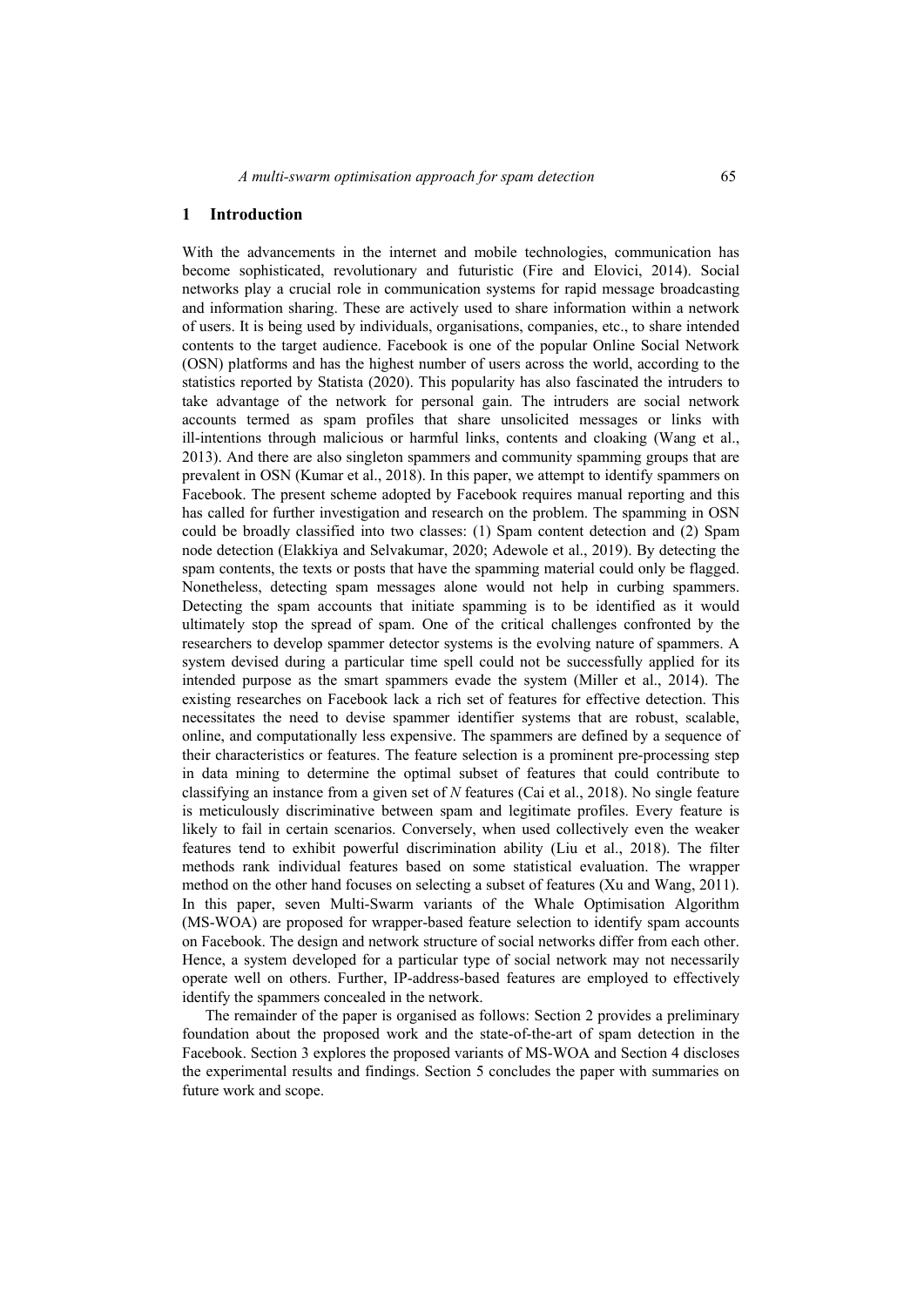### **2 Background information and literature survey**

## *2.1 The native WOA*

The Whale Optimisation Algorithm (WOA) is one of the recently developed optimisation algorithms and has been successfully utilised in the pre-processing steps of data mining and feature selection in particular. WOA has been proposed by Seyedali Mirjalili (Mirjalili and Lewis, 2016) based on the prey hunting behaviour of whales. One of the advantages of WOA is that the probability of falling onto the local optima is comparatively lesser than the other standard population-based algorithms such as GA and PSO (Mohammed et al., 2019). The whales exhibit few peculiar manoeuvres for foraging and this behaviour has been modelled to suit the optimisation problems. The whales exhibit mechanisms such as (a) encircling prey, (b) bubble net attacking and (c) random search. The exploration is achieved by the random search and exploitation by the other two strategies. These movements exhibited by the whales are mathematically formulated as given below:

a) *The encircling strategy*:The whales encircle the prey for foraging and thus the position of the whales for the next iteration is updated using equation (2).

$$
\vec{D} = \vec{C} \cdot \overrightarrow{X}^*(t) - \vec{X}(t) \tag{1}
$$

$$
\vec{X}(t+1) = \vec{X}^*(t) - \vec{A}.\vec{D}
$$
 (2)

where  $\vec{X}(t)$  denotes the position of whales during the current iteration,  $\vec{X}(t)$ represents the best whale of the current iteration, *A* and *C* are calculated using the following equations  $(3)$ ,  $(4)$  and  $(5)$ .

$$
\vec{A} = 2.\vec{a}.\vec{r} - \vec{a} \tag{3}
$$

$$
\vec{C} = 2.\vec{r} \tag{4}
$$

$$
a = 2 - t \frac{2}{t_{\text{Max}}} \tag{5}
$$

where *a* takes the value between 2 and 0 in the decreasing fashion, *r* is a random vector in the range [0, 1],  $t_{\text{Max}}$  is the threshold set for the iteration count.

b) *Bubble net attacking strategy*:

$$
\vec{X}(t+1) = \vec{D}' \cdot e^{bt} \cdot \cos(2\pi t) + \vec{X}^*(t)
$$
\n
$$
(6)
$$

$$
\overrightarrow{D'} = \left| \overrightarrow{X}^*(t) - \overrightarrow{X}(t) \right| \tag{7}
$$

$$
\overrightarrow{X}(t+1) = \frac{\overrightarrow{X}^*(t)\cdot \overrightarrow{A}\cdot \overrightarrow{D}}{\overrightarrow{D}'\cdot e^{bt}\cdot \cos(2\pi t) + \overrightarrow{X}^*(t)} \quad \text{if} \quad p < 0.5 \tag{8}
$$

where  $\overrightarrow{D}$  is the distance between the *i*-th individual and the best whale, *b* describes the shape of the spiral and is preset in the algorithm, *l* is a random number generated in the range [–1, 1].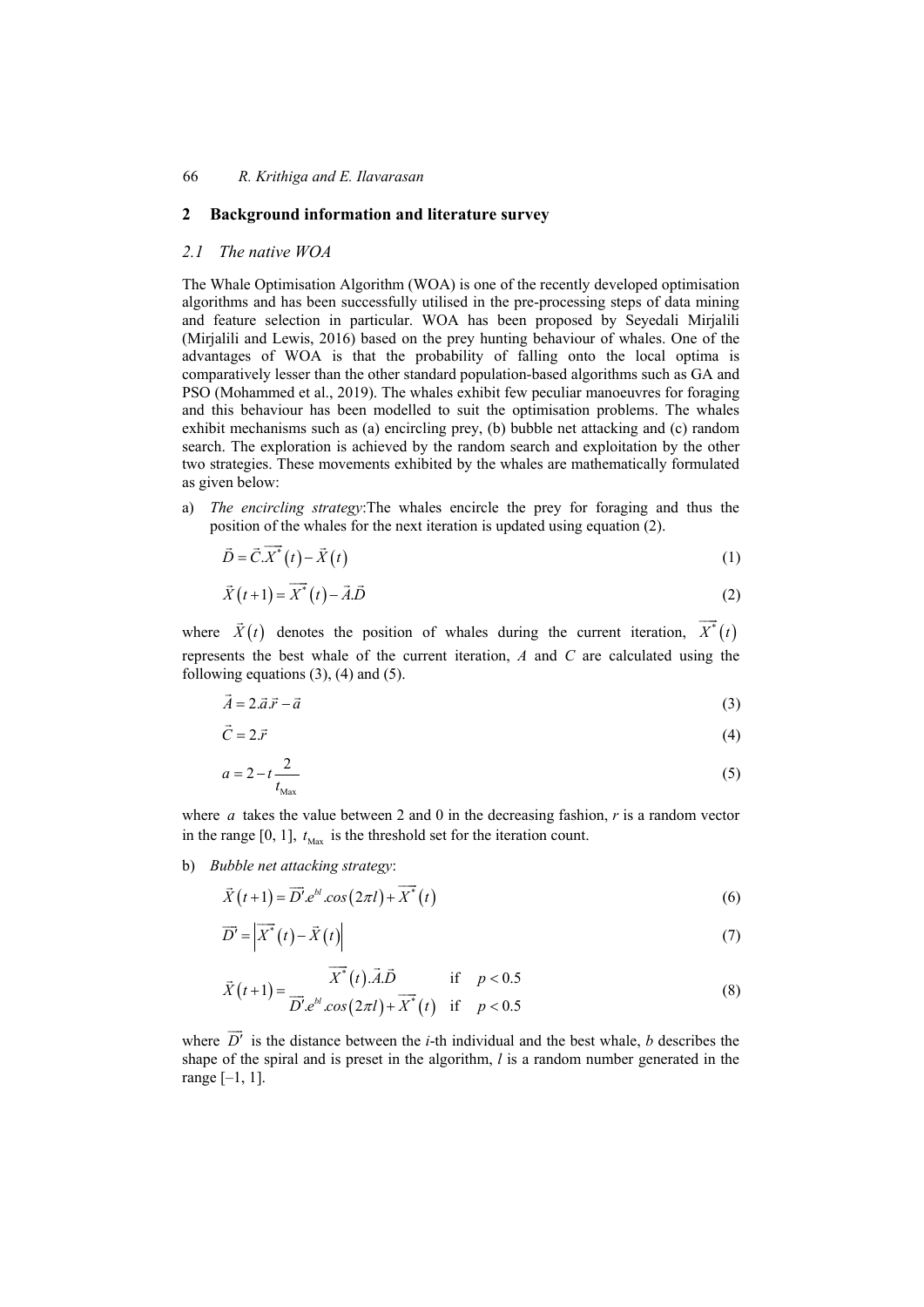This strategy mimics the spiral upward movement of the whales and moves to a new location-based on equation (6). The choice between encircling mechanism and bubblenet attacking is decided based on the probability *p* as given in equation (8).

#### c) *Prey (Random) search*:

$$
\vec{D} = \vec{C} \cdot \overline{X_{rand}}(t) - \vec{X}(t)
$$
\n(9)

$$
\vec{X}(t+1) = \vec{X}_{rand}(t) - \vec{A}.\vec{D}
$$
\n(10)

where  $\overrightarrow{X_{rand}}$  is a random individual chosen from the population.

Depending on the value of  $|A|$ , the algorithm chooses between the encircling mechanism and the random search. The algorithm Native WOA starts with generating a random initial population. The fitness of the whales is then evaluated and the individuals with the highest accuracy become the best whales of that iteration. For a certain number of iterations set as the stopping criterion, the whales repeat refreshing their position following a particular strategy based on the values of  $p$  and  $|A|$  as in Figure 1. Finally, the best whale is output as the optimal solution.

**Figure 1** Algorithm of native – WOA

|    | <b>Algorithm: Native WOA</b>                                              |
|----|---------------------------------------------------------------------------|
| 1  | Initialise WOA parameters                                                 |
| 2  | Randomly generate initial population of whales $W_{ij}$ $(j = 1, 2, , m)$ |
| 3  | Evaluate the fitness of whales                                            |
| 4  | Sort the solutions based on the accuracy and choose the best solution     |
| 5  | best whale*= best solution                                                |
| 6  | $t=0$                                                                     |
| 7  | while t <max do<="" iterations="" th=""></max>                            |
| 8  | for 3 each solution represented by the whale do                           |
| 9  | if $p<0.5$ then                                                           |
| 10 | if $ A $ <1 then                                                          |
| 11 | position updating using encircling strategy                               |
| 12 | <b>Else</b>                                                               |
| 13 | position updating using random search                                     |
| 14 | <b>Else</b>                                                               |
| 15 | position updating using bubble net attacking strategy                     |
| 16 | end for                                                                   |
| 17 | update best whale*                                                        |
| 18 | $t=t+1$                                                                   |
| 19 | end while                                                                 |
| 20 | output best whale*                                                        |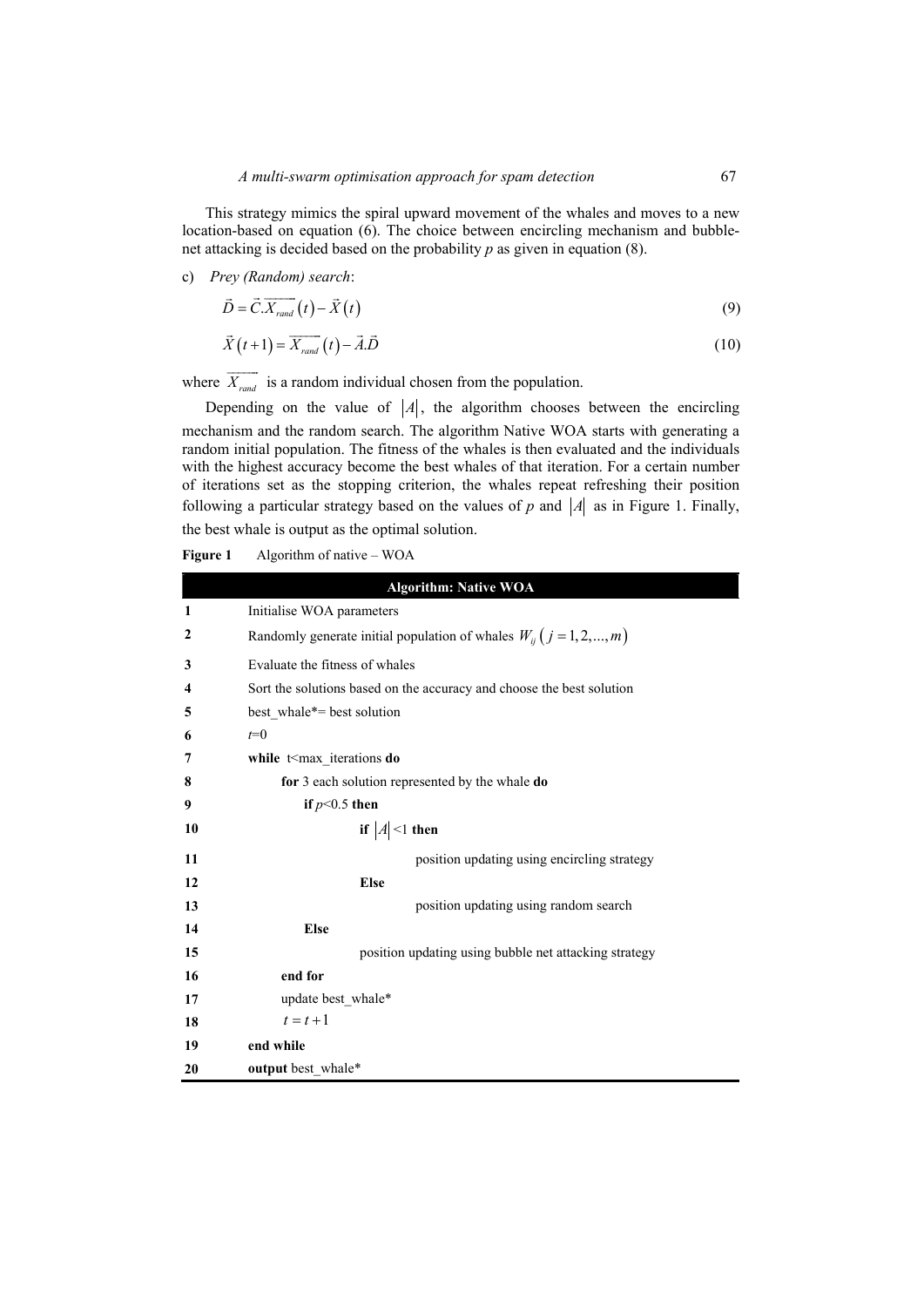WOA has been widely applied to solve many real-world problems such as image segmentation (El Aziz et al., 2017), wind speed forecasting (Wang et al., 2017), flow shop scheduling problem (Abdel-Basset et al., 2018), sentiment analysis (Tubishat et al., 2019), feature selection (Hussien et al., 2019a), forecasting gold price fluctuations (Alameer et al., 2019), etc., yet suffers from several limitations such as

- Poor search space exploration (Mohammed et al., 2019)
- Weak management of exploration and exploitation (Luo and Shi, 2019)
- Lack of techniques to jump out of local optima (Luo and Shi, 2019)
- Increased computational time (Zhanga et al., 2019)
- Longer time for convergence (Qiao et al., 2019)
- The encircling strategy would further forward the algorithm to get trapped in local optima (Bozorgi and Yazdani, 2019).

## *2.2 Literature survey*

Social networks pose several problems that open up new research dimensions such as link prediction, trust measurement, friend recommendation, rumour source detection, user profiling and fake news detection (Bliss et al., 2014; Gong et al., 2020; Cai and Xu, 2019; Shelke and Attar, 2019; Ikeda et al., 2013; Aldwairi and Alwahedi, 2018). Spam account detection is one such problem that has been researched on all kinds of OSN platforms (Barushka and Hajek, 2018; Prieto et al., 2013; Fu et al., 2018; Yusof and Sadoon, 2017). Gao et al. (2012) collected Facebook's wall posts and analysed for similarity in the URL destination or content of the post. The study concluded that most of the spamming originated from compromised accounts rather than fake accounts. Most of the spam detection works on Facebook have predominantly considered features based on wall posts. This framework would be serviceable if the intention is to only find the spam posts. Ahmed and Abulaish (2013) proposed a generic set of features to be applied to Facebook and Twitter based on the visible interactions through these platforms. Naïve Bayes classifier delivered a good performance for the Facebook data set and J48 for the combined data set. Further, the discrimination ability of each feature was evaluated using information gain.

In Chawla (2014), the Facebook pages were analysed using the *n*-gram model using the SVM classifier and concluded that the unigram model yields a comparatively best performance. However, the *n*-gram model may fail on multi-lingual data sets. Although networks such as Twitter and Instagram offer follow and following functionalities, only Facebook (FB) offers a distinctive feature of placing friend requests and making friends on the OSN. Many existing FB users accept a friend request from unknown people. Once this request is accepted, it implicitly suggests that the users are mutually following each other. Hence, these community interaction-based features were employed in Bhat and Abulaish (2013) and evaluated the performance using four classifiers such as Decision Tree, J48, *K*-NN and Naïve Bayes. The investigation demonstrated the effectiveness of community-based features. This study was later extended and evaluated for ensemble classifiers (Bhat et al., 2014). In the experiment conducted, the bagging ensemble approach based on J48 produced a TP rate and a low FP rate with 0.966 and 0.082, respectively. A Markov clustering algorithm was used in Setiawan et al. (2016) to reduce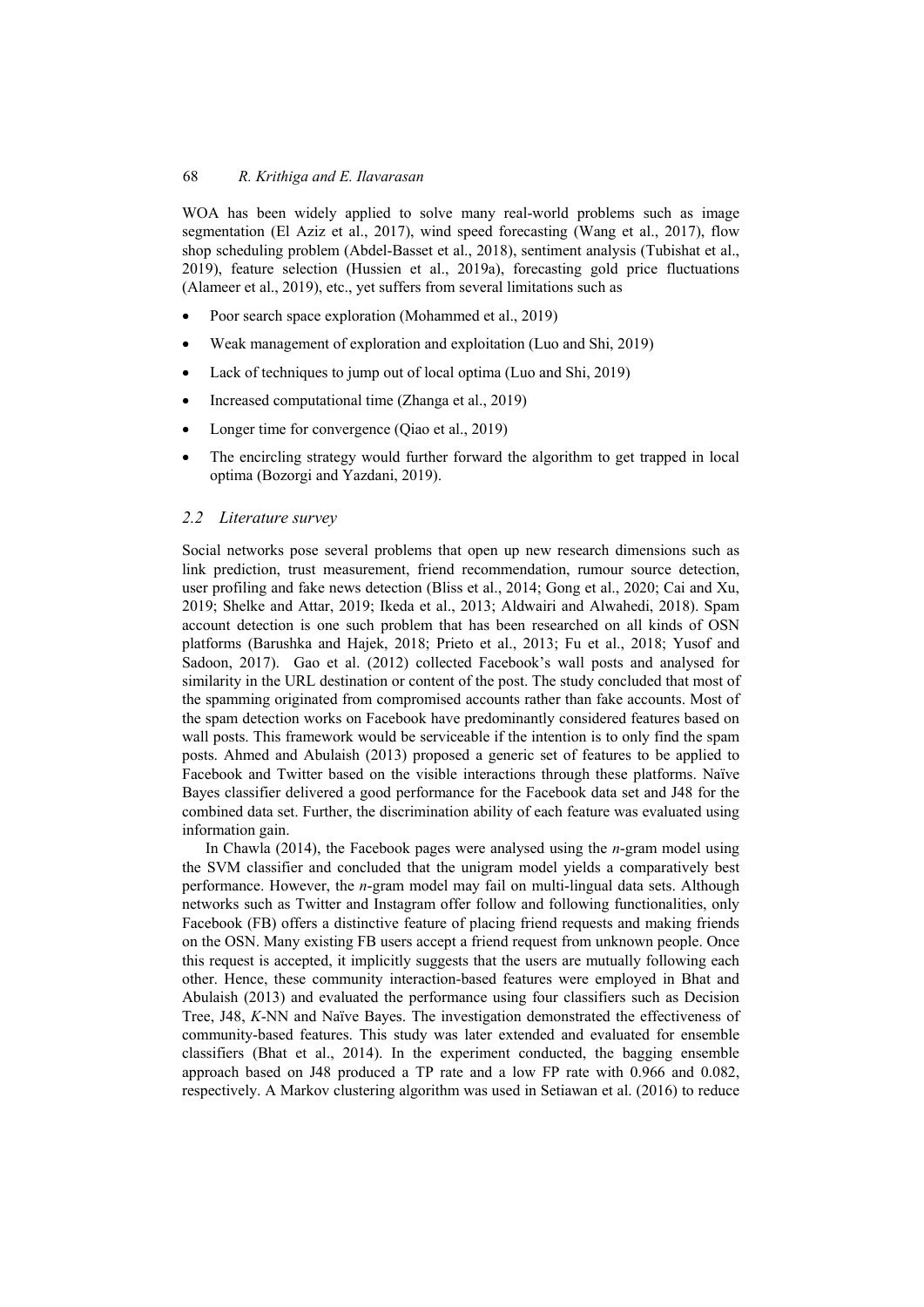the effect of spammers on FB. As a case study, the method was tested on the Javanese FB user data set and the work focused on features such as active friends, number of likes and URL. The study inferred that spam profiles exchange page likes to gain reputation, share URL with the same domain address, and mutually tagging on a wall post. Based on the publicly available profile features, a real-time spam detection system was proposed in Rathore et al. (2017). The method used features based on profile and content and achieved an accuracy of 0.972 using a random forest classifier. Recently, the optimisation algorithms have been widely applied in the feature selection phase to the effective discovery of spammers. Aswani et al. (2018) employed an enhanced Firefly Algorithm (FA) with a *K*-means algorithm to detect spammers in Twitter marketing. The Chaotic Optimisation Algorithm was further used to tune the absorption co-efficient and attractiveness co-efficient. In Sohrabi and Karimi (2018), a PSO-based feature selection method was performed on the FB data set using the SVM classifier for the spam detection problem. Al-Zoubi et al. (2018) employed Whale Optimisation Algorithm (WOA) to detect spammers in the multi-lingual Twitter dataset. Hence, in this work, it is attempted to improve this performance by enhancing the ability of WOA. The WOA has several improved versions devised for specific problems. Abdel-Basset et al. (2019) improved WOA was proposed to solve the 0–1 knapsack problem. The method was improved in terms of the introduction of a local search strategy and Levy flight to search for regions. Sun et al. (2018) enhanced WOA primarily to address the disadvantage of the control parameter  $|A|$ . It adopted a cosine function in the control parameter to effectively balance exploration and exploitation to solve global optimisation problems. Since ideal solution is not known in the beginning phase of WOA, the search may lead the solution beyond the optimal value and this was addressed in Khadanga et al. (2020) by introducing correction factors. While several methods have been proposed in the literature for spammer detection, the spammers smartly evade the detection mechanism by impersonating legitimate users.

## **3 The proposed multi-swarm-based whale optimisation algorithm (MS-WOA)**

In this paper, seven variants of binary-WOA are proposed for feature selection to detect spam profiles on Facebook. The multi-swarm is an emerging paradigm that has been proven to produce exciting results at a greater convergence rate (Qiu, 2019). Figure 2 lists the variants of WOA proposed based on a simple multi-swarm strategy (variant  $-1$ ), neighbouring swarm-based (variants 2–4), and shuffled mechanism (variants 5–7). These multiple swarms independently deal with the objective of the problem and also through information sharing. This information sharing among the swarms would facilitate faster convergence at global optimum. The proposed WOA variants also treat the overlapping locations chosen by the whales. When a whale occupies the same position as that of another whale of a different swarm, then the position is re-initialised to diversify the search and broaden the searching space. The proposed methods start with an equal-sized sub-population. Even if one sub-swarm gets stuck in the local optima, the other subswarms can continue the search process or jump out of the local optima by relocating its position based on the global best position. Each whale is represented as a binary sequence of '0's and '1's that indicates the presence or absence of a particular feature.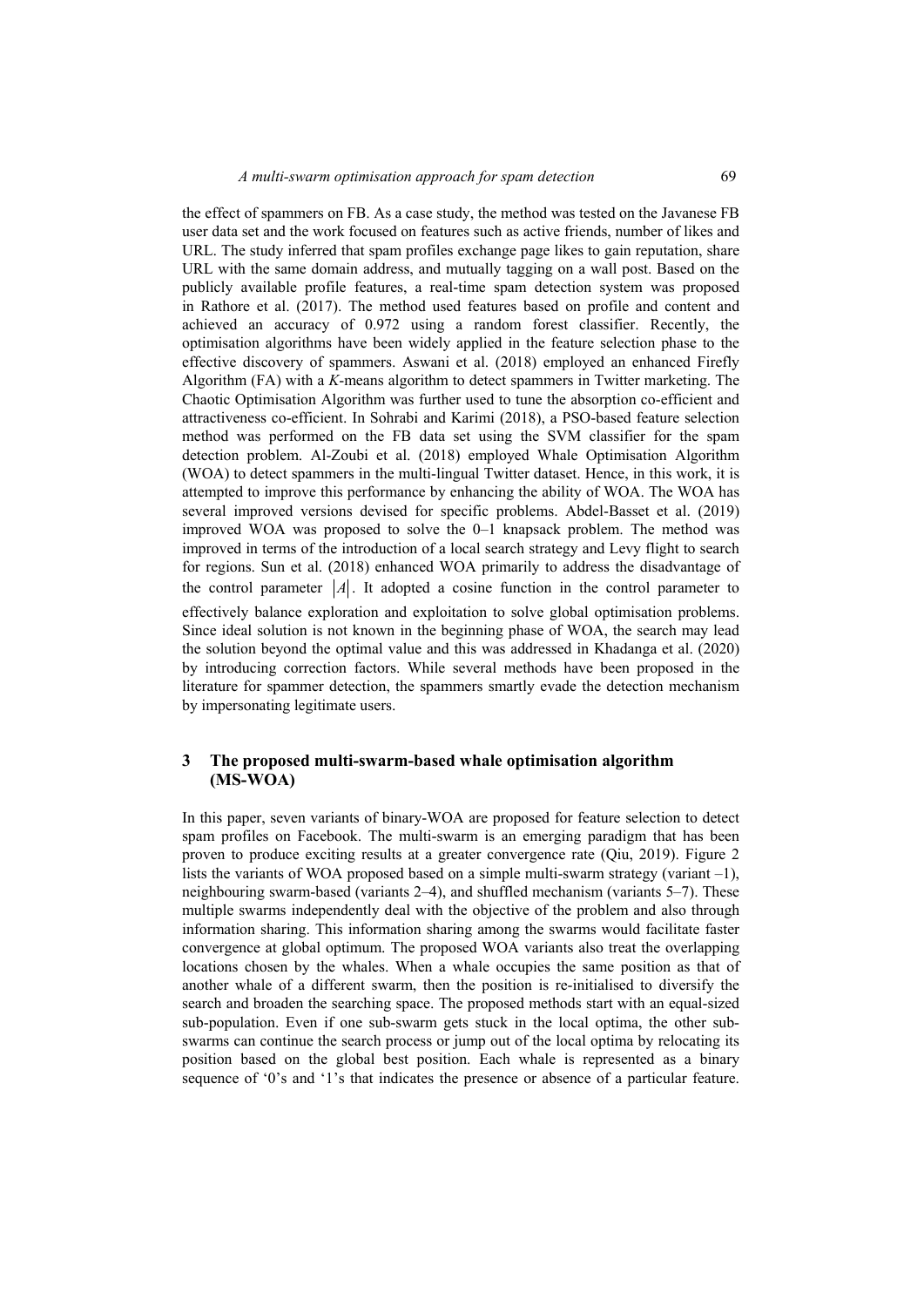The accuracy of the classifier is considered as the fitness value and is given as in equation (11). Hence, the greater the accuracy value better the model is. More details on TP, TN, FP and FN are provided in Section 4.

$$
\text{Fitness}\left(W_{ij}\right) = \text{Accuracy of}\left(W_{ij}\right) = \frac{TP + TN}{TP + FP + TN + FN} \tag{11}
$$

where  $w_{ij}$  represents a *whale<sub>i</sub>* of *swarm<sub>i</sub>* and is denoted as a sequence of feature values. Since the conventional WOA is not suitable for classification tasks, the continuous search space is transformed into a binary space using the sigmoid function Hussien et al. (2019a) as in equation (13).

$$
S\left(\overrightarrow{W_{ij}}\right) = \frac{1}{1 + e^{-(W_{ij})}}
$$
\n(12)

$$
W_{ij} = \begin{cases} 1, & \text{for } i \ge 0\\ 8, & \text{otherwise} \end{cases} \tag{13}
$$

**Figure 2** Proposed variants of binary WOA

|  | ۷. | Proposed variants of WOA |  |  |
|--|----|--------------------------|--|--|
|--|----|--------------------------|--|--|

*Multi-Swarm based on the interactiveness among the swarms* 

Variant – 1 Multi-swarm WOA with no interaction

*Multi-swarm WOA based on the interactiveness among the swarms* 

| Variant $-2$ | Multi-swarm WOA where the whales update the position with respect to the best<br>whale of the succeeding swarm                                              |
|--------------|-------------------------------------------------------------------------------------------------------------------------------------------------------------|
| Variant $-3$ | Multi-swarm WOA where the whales update the position with respect to the best<br>whale of the preceding swarm                                               |
| Variant $-4$ | Multi-swarm WOA where the whales update the position with respect to the best<br>whale among the entire swarm                                               |
|              | Multi-swarm WOA with a shuffled mechanism                                                                                                                   |
| Variant $-5$ | Shuffled Multi-swarm WOA, where whales are shuffled among the swarms after<br>generations following the position updating mechanism given in variant $-2$ . |
| Variant $-6$ | Shuffled Multi-swarm WOA, where whales are shuffled among the swarms after<br>generations following the position updating mechanism given in variant $-3$ . |
| Variant $-7$ | Shuffled Multi-swarm WOA, where whales are shuffled among the swarms after<br>generations following the position updating mechanism given in variant $-4$ . |

*Variant* – 1: This variant consists of multiple populations (swarms) of whales where each swarm behaves in much the same way as the native WOA. As in Figure 3, for *t* iterations, the algorithm operates independently and the best position of a whale from a swarm is considered to be the optimal solution. This variant is very much similar to running multiple instances of native WOA in parallel and choosing the best value obtained by an instance of WOA. This method does not share the information with other swarms and continue to autonomously function to achieve the goal. Hence, there is no interaction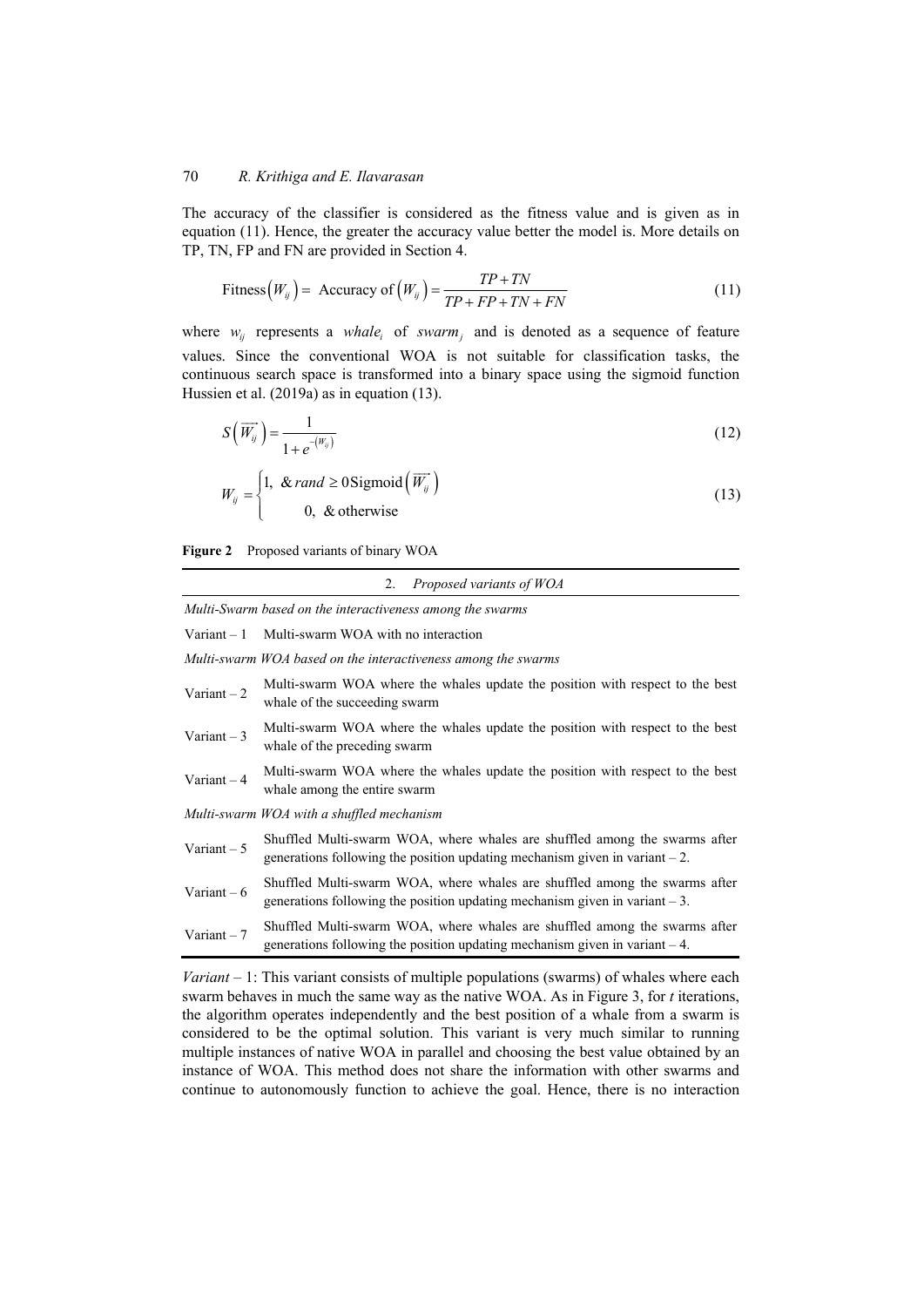among the swarms. The native WOA guides all the solutions towards the best position. However, in this variant, the whales of each sub-swarm are guided by the best solution of the respective swarm. The disadvantage of this method is that if a sub-swarm suffer from local optima, it will get entrapped and cannot have any means to escape from the local optima. However, the other sub-swarms proceed to evolve.

| <b>Figure 3</b> |  |  | Algorithm of $WOA - variant - 1$ |
|-----------------|--|--|----------------------------------|
|-----------------|--|--|----------------------------------|

|                     | Algorithm $-$ WOA variant $-1$                                            |
|---------------------|---------------------------------------------------------------------------|
| 1                   | Initialise WOA parameters                                                 |
| 2                   | For <sub>1</sub> each swarm $S_i$ $(i = 1, 2, , k)$ do                    |
| 3                   | Randomly generate initial population of whales $W_{ij}$ $(j = 1, 2, , m)$ |
| $\overline{\bf{4}}$ | Evaluate the fitness of whales                                            |
| 5                   | end for $_1$                                                              |
| 6                   | Sort the solutions of each swarm based on the accuracy                    |
| 7                   | Elect the best solutions of each swarm based on the highest accuracy      |
| 8                   | leader whale, <sup>*</sup> = the best solution of swarm $S_i$             |
| 9                   | $t=0$                                                                     |
| 10                  | while <sub>1</sub> $t$ max iterations do                                  |
| 11                  | for <sub>2</sub> each swarm $S_i$ do                                      |
| 12                  | $for3$ each solution represented by the whale do                          |
| 13                  | update the position of whales based on leader whale $_i$                  |
| 14                  | end for <sub>3</sub>                                                      |
| 15                  | end for <sub>2</sub>                                                      |
| 16                  | Transfer the positions onto a binary space                                |
| 17                  | Resolve for overlapping positions of whales                               |
| 18                  | Update leader whale $_i$                                                  |
| 19                  | $t=t+1$                                                                   |
| 20                  | end while1                                                                |
| 21                  | g leader=max(leader whale <sub>i</sub> )                                  |
| 22                  | Output g leader                                                           |

*Variant* – 2: This variant based on the interactiveness among the sub-swarms possesses two classes of whales called "member whales" and "leader whales". The algorithm is shown in Figure 4. The best whales of each of the sub-swarm are termed as *leader whales* whereas the rest of the whales in the sub-swarm are characterised as *member whales*. During iteration, the member whales may also become leader whales for a particular swarm. The leader whales are the local best positions in each of the subswarms. In this method, the leader whale of swarm<sub>i</sub> updates the position based on the leader whale of swarm*i*+1, whereas the member whales of sub-swarms update the position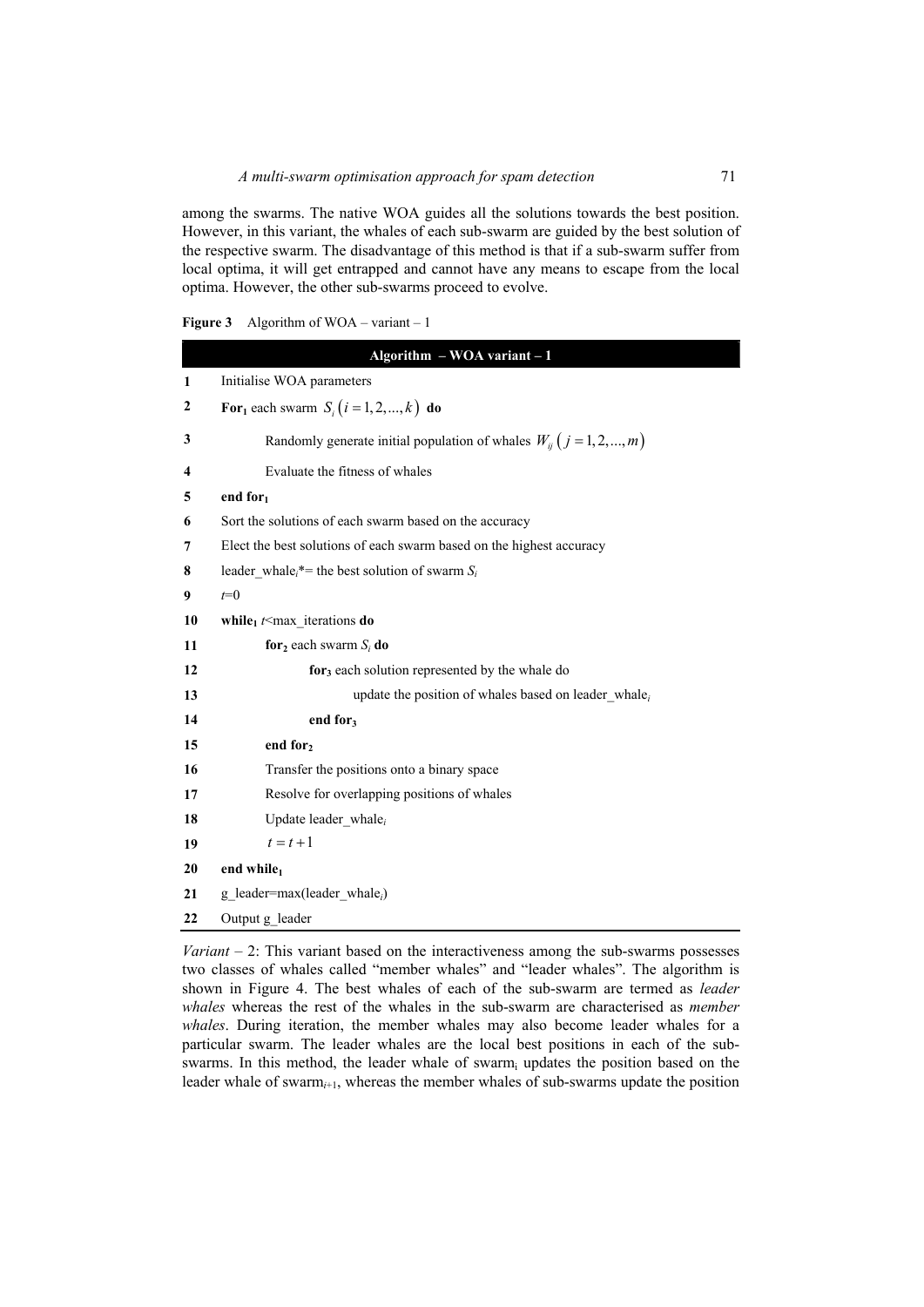based on the corresponding leader whales. Thus the relocation of leader whales in this fashion greatly diversifies the search space.

|  | <b>Figure 4</b> Algorithm of WOA – variant – 2 |  |
|--|------------------------------------------------|--|
|--|------------------------------------------------|--|

|    | Algorithm: WOA variant - 2                                                |
|----|---------------------------------------------------------------------------|
| 1  | Initialise WOA parameters                                                 |
| 2  | <b>for</b> <sub>1</sub> each swarm $S_i$ ( $i = 1, 2, , k$ ) <b>do</b>    |
| 3  | Randomly generate initial population of whales $W_{ii}$ $(j = 1, 2, , m)$ |
| 4  | Evaluate the fitness of whales                                            |
| 5  | end for $_1$                                                              |
| 6  | Sort the solutions of each swarm based on the accuracy                    |
| 7  | Elect the best solutions of each swarm based on the highest accuracy      |
| 8  | leader_whale <sub>i</sub> *= the best solution of swarm $S_i$             |
| 9  | $t=0$                                                                     |
| 10 | while <sub>1</sub> t <max do<="" iterations="" th=""></max>               |
| 11 | for <sub>2</sub> each swarm $S_i$ do                                      |
| 12 | $for3$ each solution represented by the whale <b>do</b>                   |
| 13 | $if_1$ the whale== leader whale <sub>i</sub>                              |
| 14 | Update the position of whales based on leader whale $_{i+1}$              |
| 15 | else <sub>1</sub>                                                         |
| 16 | Update the position of whales based on leader whale $_i$                  |
| 17 | end if <sub>1</sub>                                                       |
| 18 | end for $_3$                                                              |
| 19 | end for <sub>2</sub>                                                      |
| 20 | Transfer the positions onto a binary space                                |
| 21 | Resolve for overlapping positions of whales                               |
| 22 | Update leader whale $_i$                                                  |
| 23 | $t=t+1$                                                                   |
| 24 | end while $_1$                                                            |
| 25 | g leader = $max(leader value_i)$                                          |
| 26 | Output g leader                                                           |

The algorithm starts with generating a random binary population of whales called individual solutions. The fitness values of each of these solutions are evaluated and the leader whales of each sub-swarm are found. After the intra-swarms update their position based on the position of the leader, the inter-swarm position update takes place. This is achieved by allowing the leader whale of swarm<sub>i</sub> to update its position based on the position of the leader whale of swarm*i*+1. Suggestively the leader whale of a swarm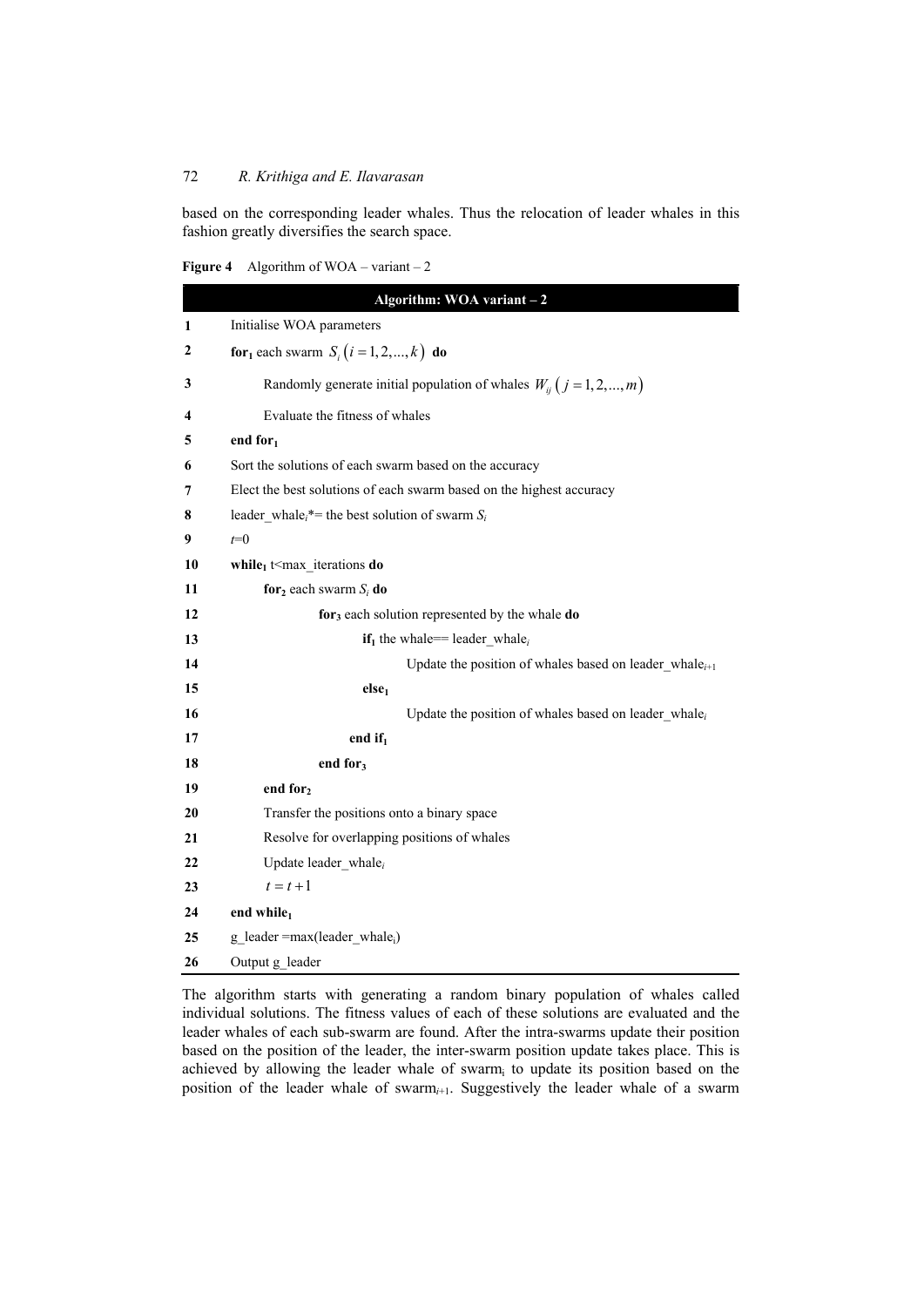follows the leader whale of the next immediately succeeding swarm. The subsequent leader whales update their positions in this manner. The entire process is repeated for a definite number of iterations. Once the stopping criterion is met, the leader whales of the entire swarm are compared against each other for the best fit. The best whale is termed as the global leader and corresponds to the feature sequence of the spam detection problem.

*Variant* – 3: The leader whales in this variation update their positions based on the position of leader whales of the preceding swarm. Hence, a leader whale of swarm*<sup>i</sup>* achieves migration with respect to the leader whale of swarm*i*-1. The rest of the procedures are similar to the steps followed for variant – 2 and are displayed in Figure 5.

**Figure 5** Algorithm of WOA – variant – 3

|              | Algorithm: WOA variant $-3$                                               |
|--------------|---------------------------------------------------------------------------|
| $\mathbf{1}$ | Initialise WOA parameters                                                 |
| 2            | for <sub>1</sub> each swarm $S_i$ $(i = 1, 2, , k)$ do                    |
| 3            | Randomly generate initial population of whales $W_{ij}$ $(j = 1, 2, , m)$ |
| 4            | Evaluate the fitness of whales                                            |
| 5            | end for $_1$                                                              |
| 6            | Sort the solutions of each swarm based on the accuracy                    |
| 7            | Elect the best solutions of each swarm based on the highest accuracy      |
| 8            | leader_whale <sub>i</sub> *= the best solution of swarm $S_i$             |
| 9            | $t=0$                                                                     |
| 10           | while <sub>1</sub> $t$ <max do<="" iterations="" th=""></max>             |
| 11           | for <sub>2</sub> each swarm $S_i$ do                                      |
| 12           | for <sub>3</sub> each solution represented by the whale do                |
| 13           | <b>if</b> <sub>1</sub> the whale== leader whale <sub>i</sub>              |
| 14           | Update the position of whales based on leader whale $_{i-1}$              |
| 15           | else <sub>1</sub>                                                         |
| 16           | Update the position of whales based on leader whale $_i$                  |
| 17           | end if $_1$                                                               |
| 18           | end for <sub>3</sub>                                                      |
| 19           | end for <sub>2</sub>                                                      |
| 20           | Transfer the positions onto a binary space                                |
| 21           | Resolve for overlapping positions of whales                               |
| 22           | Update leader whale $_i$                                                  |
| 23           | $t=t+1$                                                                   |
| 24           | end while                                                                 |
| 25           | g leader = $max(leader_whale_i)$                                          |
| 26           | Output g leader                                                           |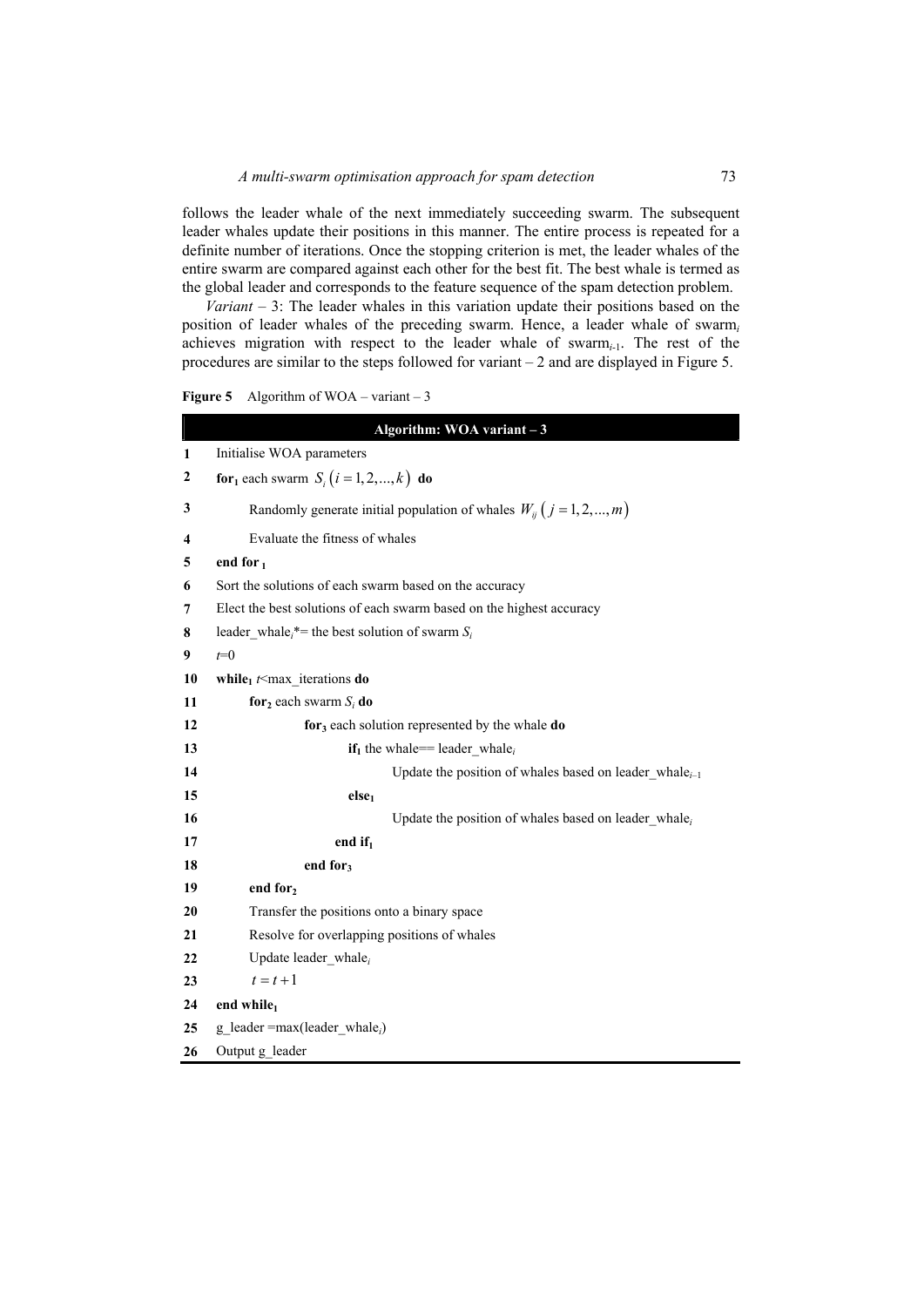*Variant* – 4: This version of WOA starts with initialising algorithm-specific WOA parameters. The whales in the sub-swarms are randomly generated with binary vectors and evaluated for fitness. As given in Figure 6, before entering the main loop of the method, the algorithm first chooses the leader-whale and global leader. The leader whales update their positions based on the global leader and the member whales travel towards the leader whale of the respective swarm. In every iteration, the leader whales and the global leader are updated.

```
Figure 6 Algorithm of WOA – variant – 4
```

|    | Algorithm: WOA variant - 4                                                |
|----|---------------------------------------------------------------------------|
| 1  | Initialise WOA parameters                                                 |
| 2  | for <sub>1</sub> each swarm $S_i$ $(i = 1, 2, , k)$ do                    |
| 3  | Randomly generate initial population of whales $W_{ij}$ $(j = 1, 2, , m)$ |
| 4  | Evaluate the fitness of whales                                            |
| 5  | end for $_1$                                                              |
| 6  | Sort the solutions of each swarm based on the accuracy                    |
| 7  | Elect the best solutions of each swarm based on the highest accuracy      |
| 8  | leader whale <sub>i</sub> <sup>*</sup> = the best solution of swarm $S_i$ |
| 9  | g leader = max(leader whale $_i^*$ )                                      |
| 10 | $t=0$                                                                     |
| 11 | while <sub>1</sub> $t$ <max do<="" iterations="" th=""></max>             |
| 12 | for <sub>2</sub> each swarm $S_i$ do                                      |
| 13 | $for3$ each solution represented by the whale <b>do</b>                   |
| 14 | if <sub>1</sub> the whale== leader whale <sub>i-i</sub>                   |
| 15 | Update the position of whales based on gbest                              |
| 16 | else <sub>1</sub>                                                         |
| 17 | Update the position of whales based on leader whale $_i$                  |
| 18 | end if $_1$                                                               |
| 19 | end for <sub>3</sub>                                                      |
| 20 | end for,                                                                  |
| 21 | Transfer the positions onto a binary space                                |
| 22 | Resolve for overlapping positions of whales                               |
| 23 | Update leader_whale <sub>i</sub> and g_leader                             |
| 24 | $t = t + 1$                                                               |
| 25 | end while <sub>1</sub>                                                    |
| 26 | Output g_leader                                                           |

The variants from 5 through 7 are based on the shuffling mechanism. After the lapse of a certain number of iterations set as a threshold, the algorithm retains the leader whales and shuffles the member whales among the sub-swarms. Though the earlier versions brought in diversification by implicitly shuffling the leader whales, these versions intensify and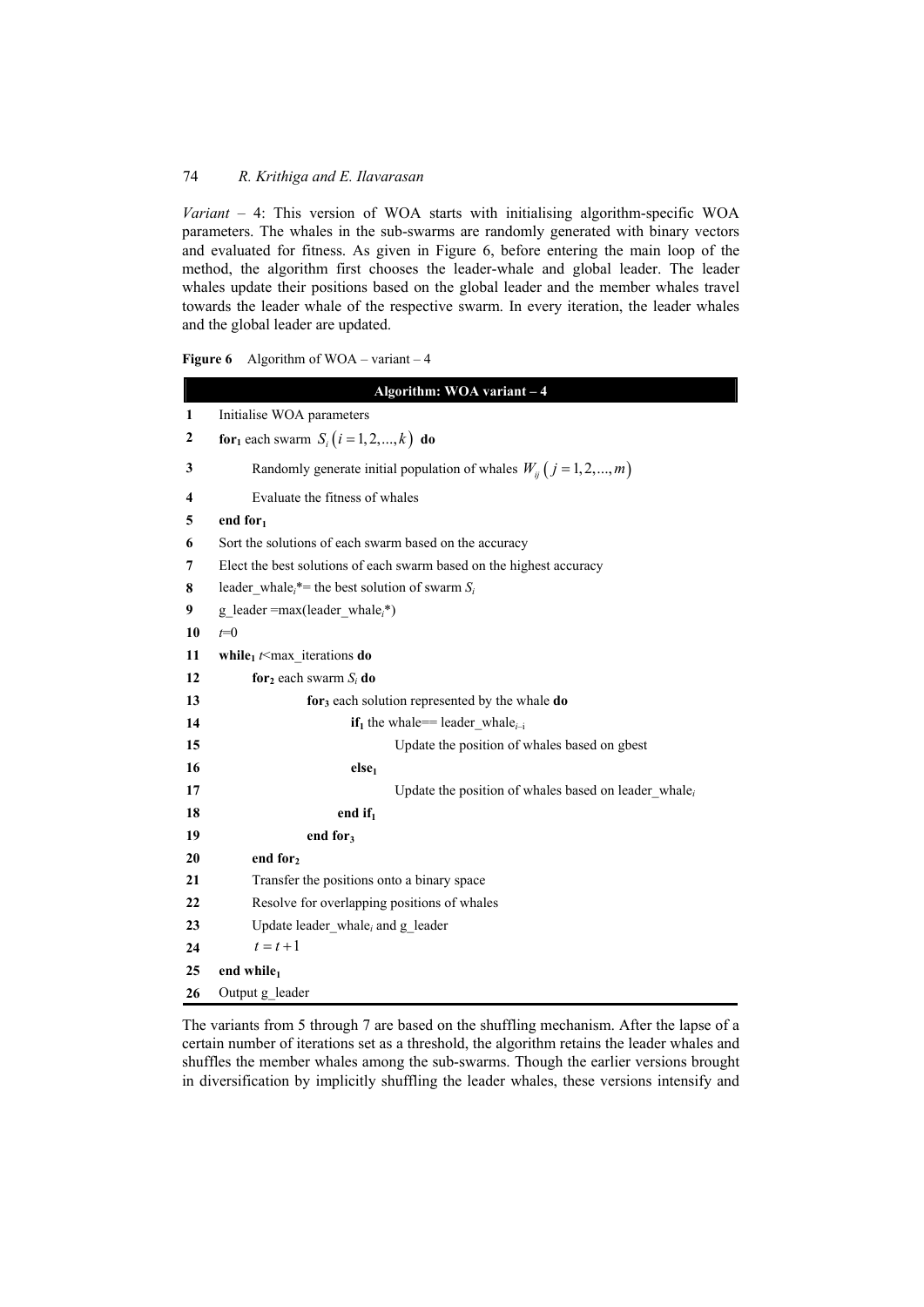strengthen the diversification process. These variations provide interactions as well as bring in diversification among the swarms. The previous versions are embedded with shuffling mechanism and are presented as variant  $-5$  (Refer Figure 7), variant  $-6$ (Refer Figure 8), and variant – 7 (Refer Figure 9) by enhancing the variants 2, 3 and 4.

| <b>Figure 7</b> |  |  | Algorithm of $WOA - variant - 5$ |
|-----------------|--|--|----------------------------------|
|-----------------|--|--|----------------------------------|

|                  | Algorithm: WOA variant - 5                                                             |
|------------------|----------------------------------------------------------------------------------------|
| $\mathbf{1}$     | Initialise WOA parameters                                                              |
| $\boldsymbol{2}$ | <b>for</b> <sub>1</sub> each swarm $S_i$ ( $i = 1, 2, , k$ ) <b>do</b>                 |
| 3                | Randomly generate initial population of whales $W_{ii}$ $(j = 1, 2, , m)$              |
| 4                | Evaluate the fitness of whales                                                         |
| 5                | end for $_1$                                                                           |
| 6                | Sort the solutions of each swarm based on the accuracy                                 |
| 7                | Elect the best solutions of each swarm based on the highest accuracy                   |
| 8                | leader whale <sub>i</sub> <sup>*</sup> = the best solution of swarm $S_i$              |
| 9                | shuffle=0                                                                              |
| 10               | while <sub>1</sub> shuffle <max_shuffle do<="" th=""></max_shuffle>                    |
| 11               | $t=0$                                                                                  |
| 12               | while <sub>2</sub> $t$ max iterations do                                               |
| 13               | for <sub>2</sub> each swarm $S_i$ do                                                   |
| 14               | for <sub>3</sub> each solution represented by the whale do                             |
| 15               | $if_1$ the whale== leader whale <sub>i</sub>                                           |
| 16               | Update the position of whales based on<br>leader whale $_{i+1}$                        |
| 17               | else <sub>1</sub>                                                                      |
| 18               | Update the position of whales based on<br>leader_whale $_i$                            |
| 19               | end if <sub>1</sub>                                                                    |
| 20               | end for <sub>3</sub>                                                                   |
| 21               | end for <sub>2</sub>                                                                   |
| 22               | Transfer the positions onto a binary space                                             |
| 23               | Resolve for overlapping positions of whales                                            |
| 24               | Update leader whale $_i$                                                               |
| 25               | $t=t+1$                                                                                |
| 26               | end while2                                                                             |
| 27               | randomly associate the whale <sub>ij</sub> to a swarm <sub>k</sub> (where $i \neq k$ ) |
| 28               | $shuffle = shuffle + 1$                                                                |
| 29               | end while                                                                              |
| 30               | $g$ leader = max(leader whale <sub>i</sub> )                                           |
| 31               | Output g leader                                                                        |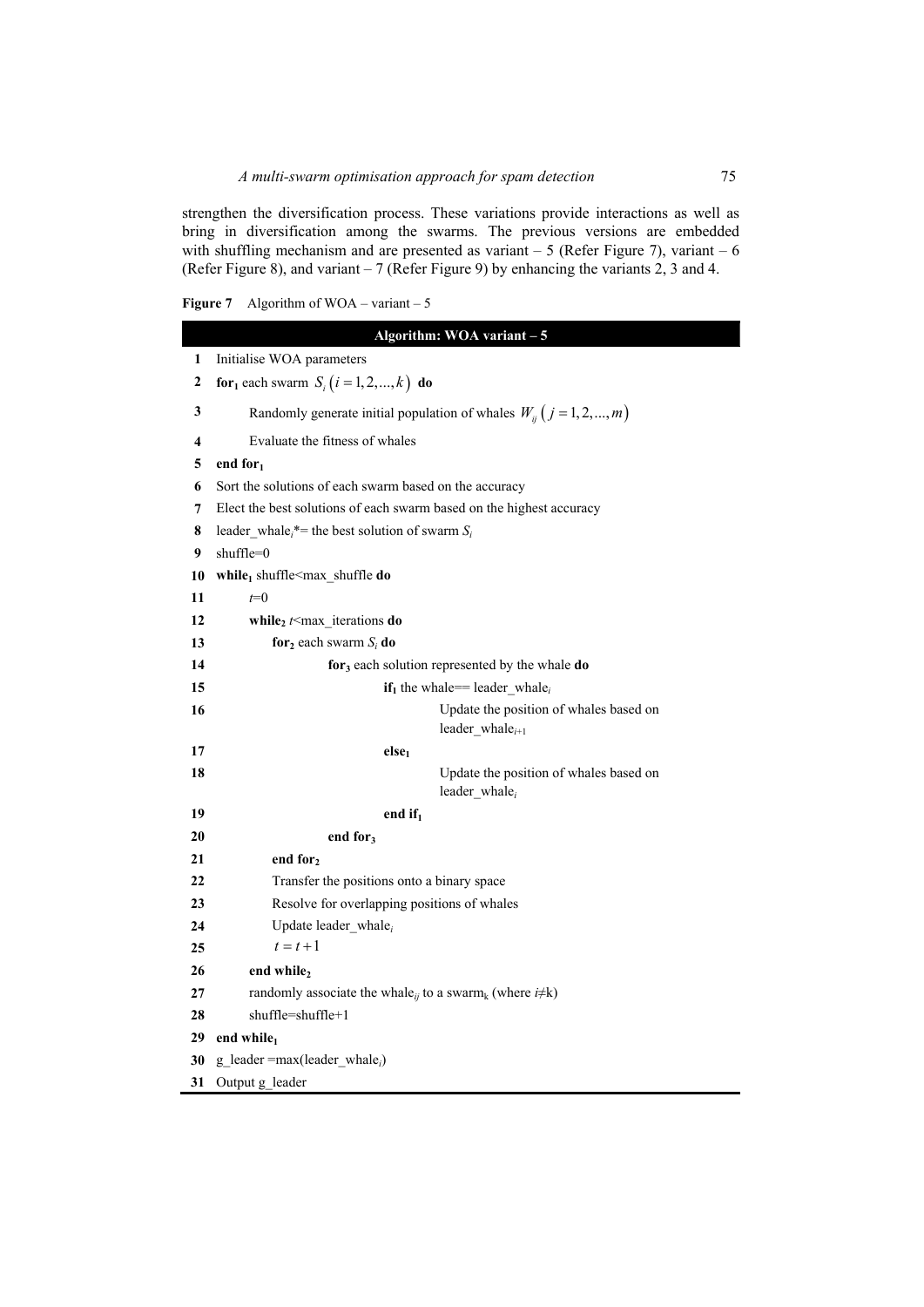| 76                      | R. Krithiga and E. Ilavarasan                                             |  |
|-------------------------|---------------------------------------------------------------------------|--|
| Figure 8                | Algorithm of $WOA - variant - 6$                                          |  |
|                         | Algorithm: WOA variant - 6                                                |  |
| 1                       | Initialise WOA parameters                                                 |  |
| $\boldsymbol{2}$        | <b>for</b> <sub>1</sub> each swarm $S_i$ ( $i = 1, 2, , k$ ) <b>do</b>    |  |
| 3                       | Randomly generate initial population of whales $W_{ii}$ $(j = 1, 2, , m)$ |  |
| $\overline{\mathbf{4}}$ | Evaluate the fitness of whales                                            |  |
| 5                       | end for <sub>1</sub>                                                      |  |
| 6                       | Sort the solutions of each swarm based on the accuracy                    |  |
| 7                       | Elect the best solutions of each swarm based on the highest accuracy      |  |
| 8                       | leader_whale <sub>i</sub> *= the best solution of swarm $S_i$             |  |
| 9                       | $shuffle=0$                                                               |  |
| 10                      | while <sub>1</sub> shuffle <max_shuffle do<="" th=""></max_shuffle>       |  |
| 11                      | $t=0$                                                                     |  |
| 12                      | while <sub>2</sub> $t$ <max_iterations do<="" th=""></max_iterations>     |  |
| 13                      | for <sub>2</sub> each swarm $S_i$ do                                      |  |
| 14                      | for <sub>3</sub> each solution represented by the whale do                |  |
| 15                      | $if_1$ the whale== leader_whale <sub>i</sub>                              |  |
| 16                      | Update the position of whales based on<br>leader_whale $_{i-1}$           |  |
| 17                      | else <sub>1</sub>                                                         |  |
| 18                      | Update the position of whales based on<br>leader_whale $_i$               |  |
| 19                      | end if <sub>1</sub>                                                       |  |
| 20                      | end for <sub>3</sub>                                                      |  |
| 21                      | for <sub>2</sub> end                                                      |  |
| 22                      | Transfer the positions onto a binary space                                |  |
| 23                      | Resolve for overlapping positions of whales                               |  |
| 24                      | Update leader whale, and g leader                                         |  |
| 25                      | $t=t+1$                                                                   |  |
| 26                      | end while,                                                                |  |

**27 randomly associate the whale**<sub>*ij*</sub> to a swarm<sub>k</sub> (where  $i \neq k$ )

**28** shuffle=shuffle+1

29 end while<sub>1</sub>

**30** g\_leader =max(leader\_whale*i*)

**31** Output g\_leader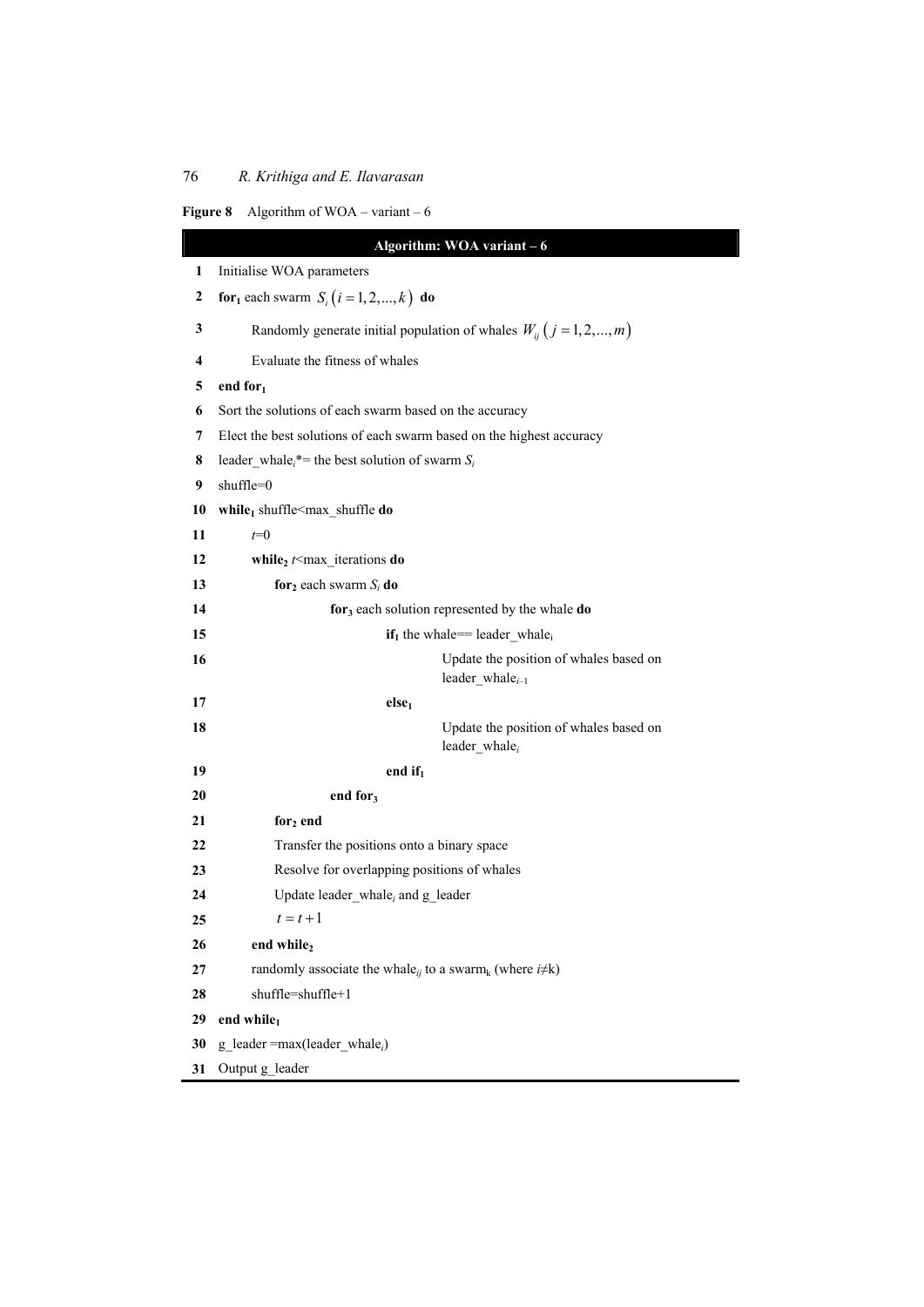## **Figure 9** Algorithm of WOA – variant – 7

|                  | Algorithm: WOA variant - 7                                                             |  |  |
|------------------|----------------------------------------------------------------------------------------|--|--|
| 1                | Initialise WOA parameters                                                              |  |  |
| $\boldsymbol{2}$ | <b>for</b> <sub>1</sub> each swarm $S_i$ ( $i = 1, 2, , k$ ) <b>do</b>                 |  |  |
| 3                | Randomly generate initial population of whales $W_{ii}$ $(j = 1, 2, , m)$              |  |  |
| 4                | Evaluate the fitness of whales                                                         |  |  |
| 5                | end for $_1$                                                                           |  |  |
| 6                | Sort the solutions of each swarm based on the accuracy                                 |  |  |
| 7                | Elect the best solutions of each swarm based on the highest accuracy                   |  |  |
| 8                | leader_whale <sub>i</sub> *= the best solution of swarm $S_i$                          |  |  |
| 9                | $g$ leader = max(leader whale <sub>i</sub> *)                                          |  |  |
| 10               | shuffle=0                                                                              |  |  |
| 11               | while <sub>1</sub> shuffle $\leq$ max_shuffle do                                       |  |  |
| 12               | $t=0$                                                                                  |  |  |
| 13               | while <sub>2</sub> $t$ <max do<="" iterations="" th=""></max>                          |  |  |
| 14               | for <sub>2</sub> each swarm $S_i$ do                                                   |  |  |
| 15               | for <sub>3</sub> each solution represented by the whale do                             |  |  |
| 16               | $if_1$ the whale== leader whale <sub>i</sub>                                           |  |  |
| 17               | Update the position of whales based on g_leader                                        |  |  |
| 18               | else <sub>1</sub>                                                                      |  |  |
| 19               | Update the position of whales based on<br>leader_whale $_i$                            |  |  |
| 20               | end if $_1$                                                                            |  |  |
| 21               | end for <sub>3</sub>                                                                   |  |  |
| 22               | end for <sub>2</sub>                                                                   |  |  |
| 23               | Transfer the positions onto a binary space                                             |  |  |
| 24               | Resolve for overlapping positions of whales                                            |  |  |
| 25               | Update leader whale $_i$                                                               |  |  |
| 26               | $t = t + 1$                                                                            |  |  |
| 27               | end while <sub>2</sub>                                                                 |  |  |
| 28               | randomly associate the whale <sub>ii</sub> to a swarm <sub>k</sub> (where $i \neq k$ ) |  |  |
| 29               | shuffle=shuffle+1                                                                      |  |  |
| 30               | end while $_1$                                                                         |  |  |
| 31               | g leader = max(leader whale <sub>i</sub> )                                             |  |  |
| 32               | Output g leader                                                                        |  |  |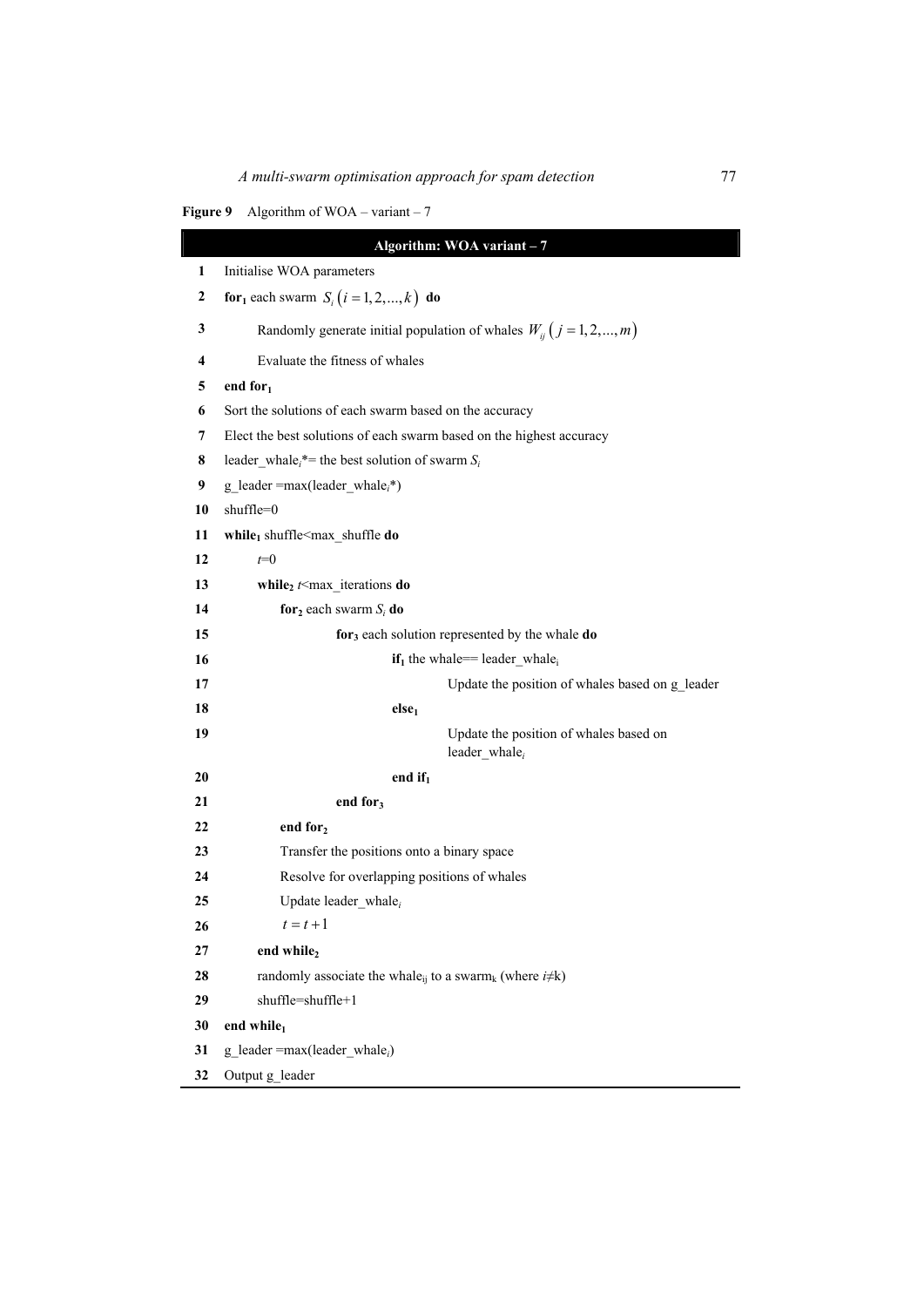## **4 Experiment analysis and results**

The performance of the proposed seven variants of WOA is analysed in terms of accuracy, precision, recall and *F*-measure. These metrics are determined from the confusion matrix constructed as in Table 1. The precision is calculated as per equation (14) and is defined as the number of Facebook spam profiles correctly classified by the system to the total number of Facebook profiles that have been labeled as spam by the system. The recall, as given in equation (15) is defined as the ratio of the number of Facebook spam profiles correctly labeled by the system to the total number of actual spam profiles. The *F*-measure is a harmonic mean of precision and recall and is calculated as per equation (16).

|                             | Predicted: Spam     | Predicted: Non-spam |
|-----------------------------|---------------------|---------------------|
| Actual: Spam                | True Positive (TP)  | False Negative (FN) |
| Actual: Non-spam            | False Positive (FP) | True Negative (TN)  |
| Precision = $\frac{TP}{TP}$ |                     | (14)                |

Table 1 Confusion matrix for spammer detection

|                              | .         |      |
|------------------------------|-----------|------|
| $Recall = \frac{TP}{\qquad}$ | $TP + FN$ | (15) |

$$
F-Measure = \frac{2 \times Precision \times Recall}{Precision + Recall}
$$
 (16)

where

TP – Number of Facebook profiles correctly recognised as spam

TN – Number of Facebook profiles misrecognised as non-spam

FP – Number of Facebook profiles incorrectly recognised as spam

FN – Number of Facebook profiles misrecognised as non-spam

#### *4.1 Information on dataset*

As Facebook's policy does not let individuals share the data, a public dataset to study and investigate the spam detection problem is not available. Using Facebook's API, a crawler was utilised to fetch and construct the dataset. The dataset collected and constructed resulted in 2634 legitimate profiles and 867 spam profiles. A total of 24 features are used in the problem. Nineteen features based on profile and content are adapted from Rathore et al. (2017) and five novel features are also proposed as a part of the contribution to this work. As the method developed runs on the server-side, simple and effective features are utilised to manage the server load. Performing too many calculations and the inclusion of complex features would put the server down. The study in Qian et al. (2010) states that the spammers' IP addresses stay active only for 24 hours. Spamming has been considered as an automated process and so IP-address-based features that were proposed in our earlier work (Krithiga and Ilavarasan, 2020) have been tailored for Facebook and presented in Table 2.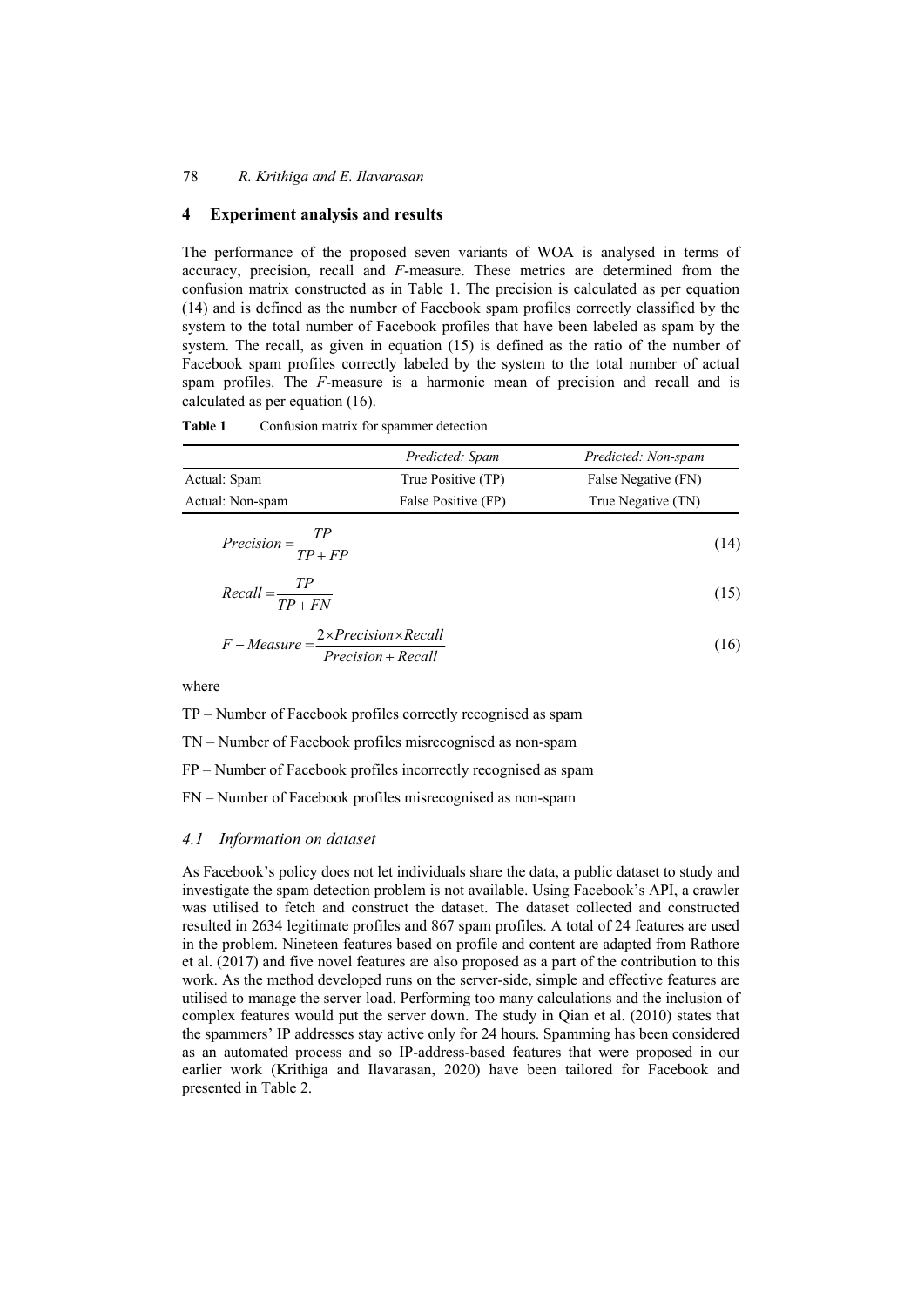| Feature               | Description                                         |
|-----------------------|-----------------------------------------------------|
| Feature <sub>20</sub> | No. of the distinct IP address in a week time       |
| $Feature_{21}$        | No. of the distinct IP address in the last 24 hours |
| Feature <sub>22</sub> | No. of posts deleted                                |
| Feature <sub>23</sub> | No. of IP Addresses used for posts                  |
| Feature <sub>24</sub> | No. of IP Addresses used for comments               |

**Table 2** IP address-based features

#### *4.2 Parameter settings*

As SVM is widely applied in the spam profile detection problem (Sohrabi and Karimi, 2018) and Adaboost delivered an outstanding performance in our previous research with spam detection on Twitter (Krithiga and Ilavarasan, 2020), these two classifiers are considered for comparison. All the methods are coded in Python and executed in a Windows 10, 64-bit machine with 8 GB RAM, intel core–i7 configuration. The default environment of Scikit learn was set for SVM and AdaBoost. The number of whales is set to 6, and iterations to 15. The results are averaged over 20 runs. The training and testing samples were chosen in the ratio 70:30. Table 3 lists the techniques used in the work for performance evaluation.

**Table 3** Methods considered for comparison

| <i>Methods</i>  | <b>Algorithms</b>                                 |
|-----------------|---------------------------------------------------|
| Technique $-1$  | Native WOA                                        |
| Technique $-2$  | WOA Variant $-1$                                  |
| Technique $-3$  | WOA Variant $-2$                                  |
| Technique $-4$  | WOA Variant $-3$                                  |
| Technique $-5$  | WOA Variant $-4$                                  |
| Technique $-6$  | WOA Variant $-5$                                  |
| Technique $-7$  | WOA Variant $-6$                                  |
| Technique $-8$  | WOA Variant $-7$                                  |
| Technique $-9$  | The method proposed in Rathore et al. (2017)      |
| Technique $-10$ | The method proposed in (Sohrabi and Karimi (2018) |

*Case* 1: The first experiment is conducted without performing feature selection using the classifiers and the results are presented in Figure 10. The performance of Adaboost yields better results than SVM with an accuracy of 88.44%.

*Case* 2: This mode of the experiment allows feature selection to be performed before the classification task. The results of algorithms with the SVM classifier is displayed in Figure 11 and that of AdaBoost in Figure 12.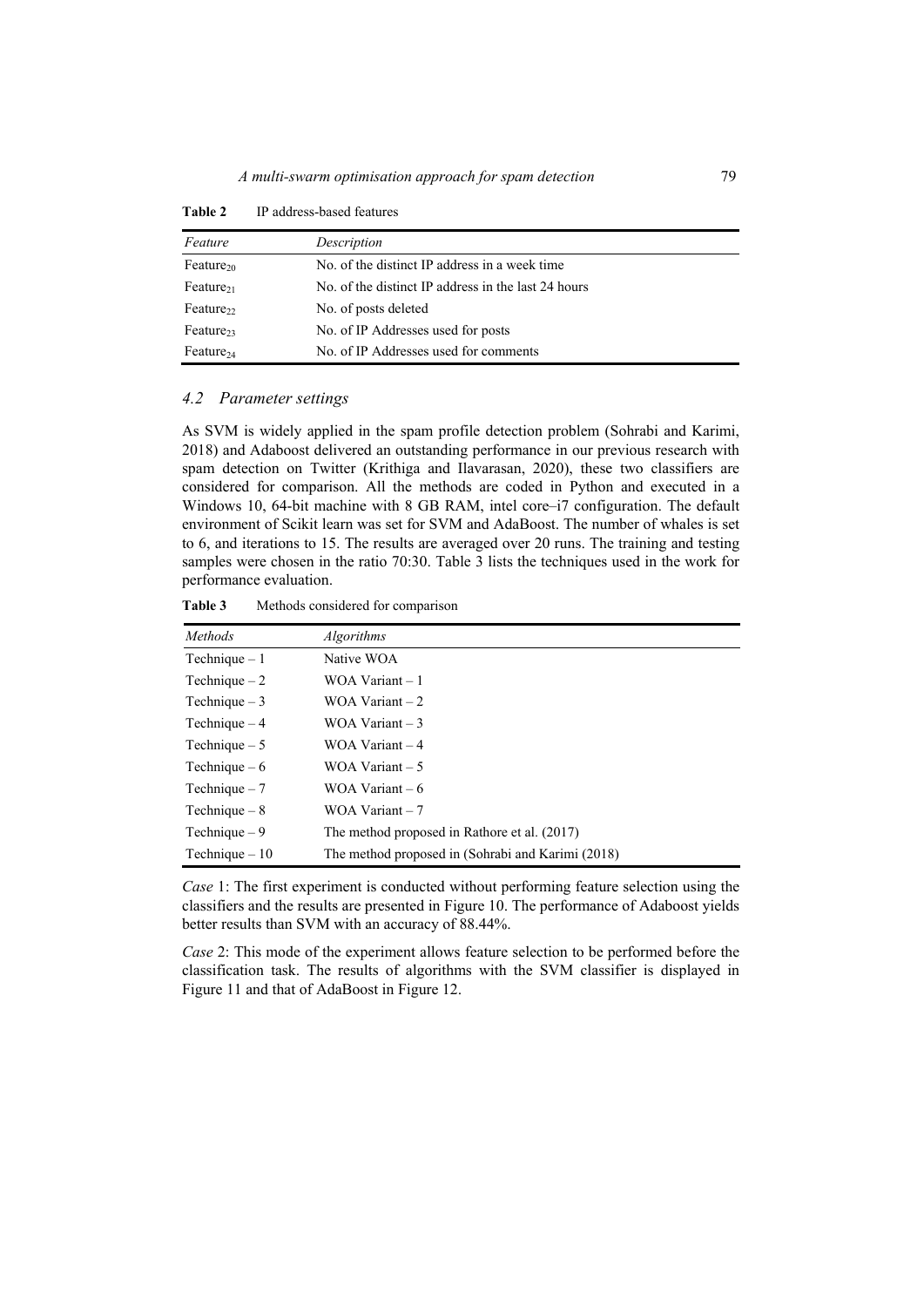

**Figure 10** Comparison with baseline classifiers

**Figure 11** Performance of algorithms using SVM

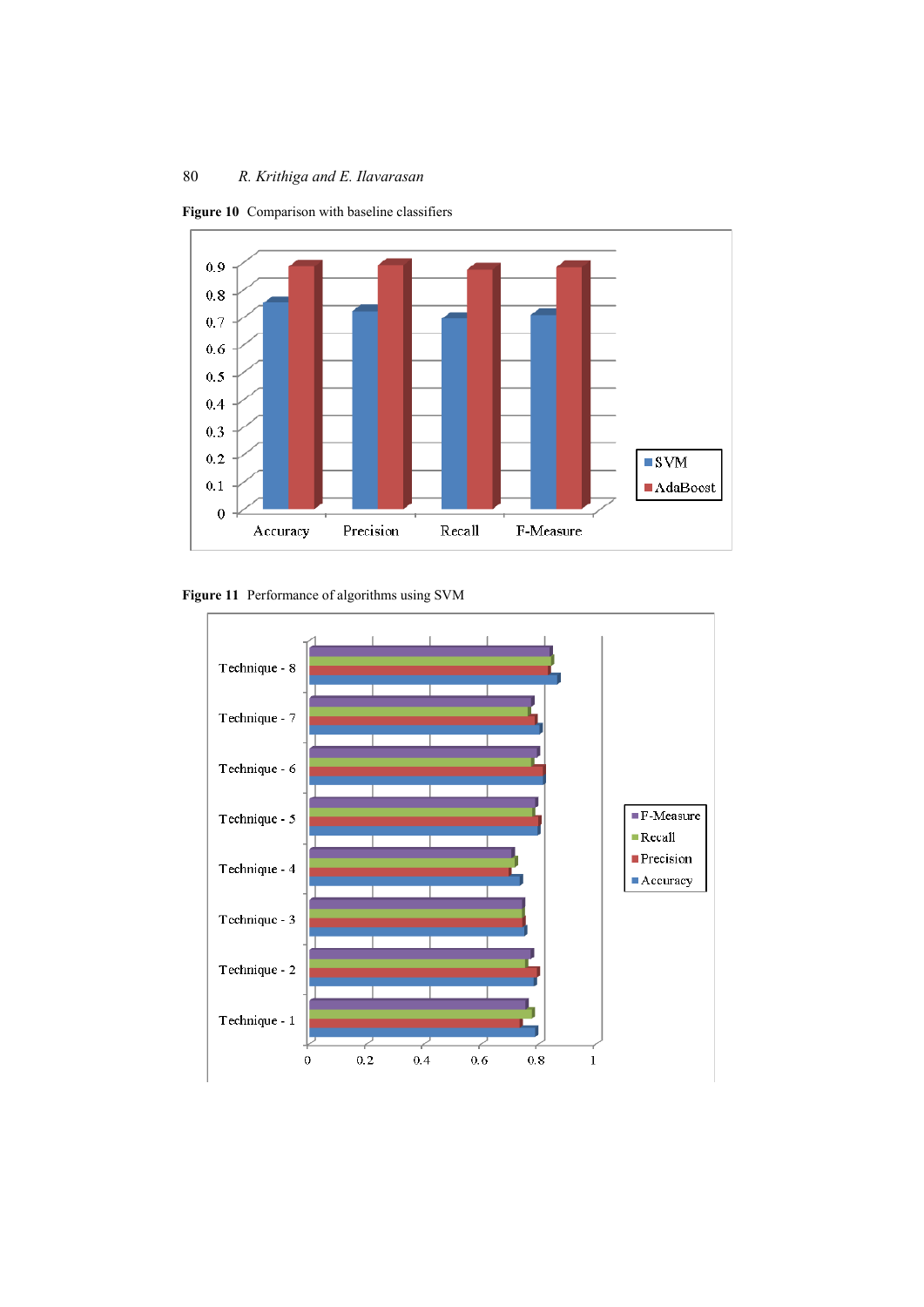

**Figure 12** Performance of algorithms using AdaBoost

The performance of feature selection algorithms with SVM classifier can be ranked as follows: Technique  $8 >$  Technique 6 > Technique 7 > Techniques > Technique 5 > Technique  $3 >$  Technique  $4 >$  Technique  $1 >$  Technique 2. The comparison with AdaBoost is graded as follows: Technique 8 > Technique 5 > Technique 1 > Technique 6 > Technique 2 > Technique 7 > Technique 4 > Technique 3.

In summary, the shuffled mechanism of WOA performs better than the other versions of WOA as the randomisations are seeded aiding better diversification. The native WOA performs better than the simple multi swarm and neighboring swarm variants using the Adaboost classifier. Another observation from the results is that all the variants improves in performance upon employing Adaboost classifier. Therefore, the choice of classifier significantly increases performance.

*Case* 3: The best models in the literature are compared along with the proposed variants, and results are presented in Figure 13, which shows that the methods proposed in the earlier works are not effective with the change in time. That is, when the method is applied to a dataset extracted at a later period, fails to produce convincing results. This also implies that the spammers do evolve and evade the system.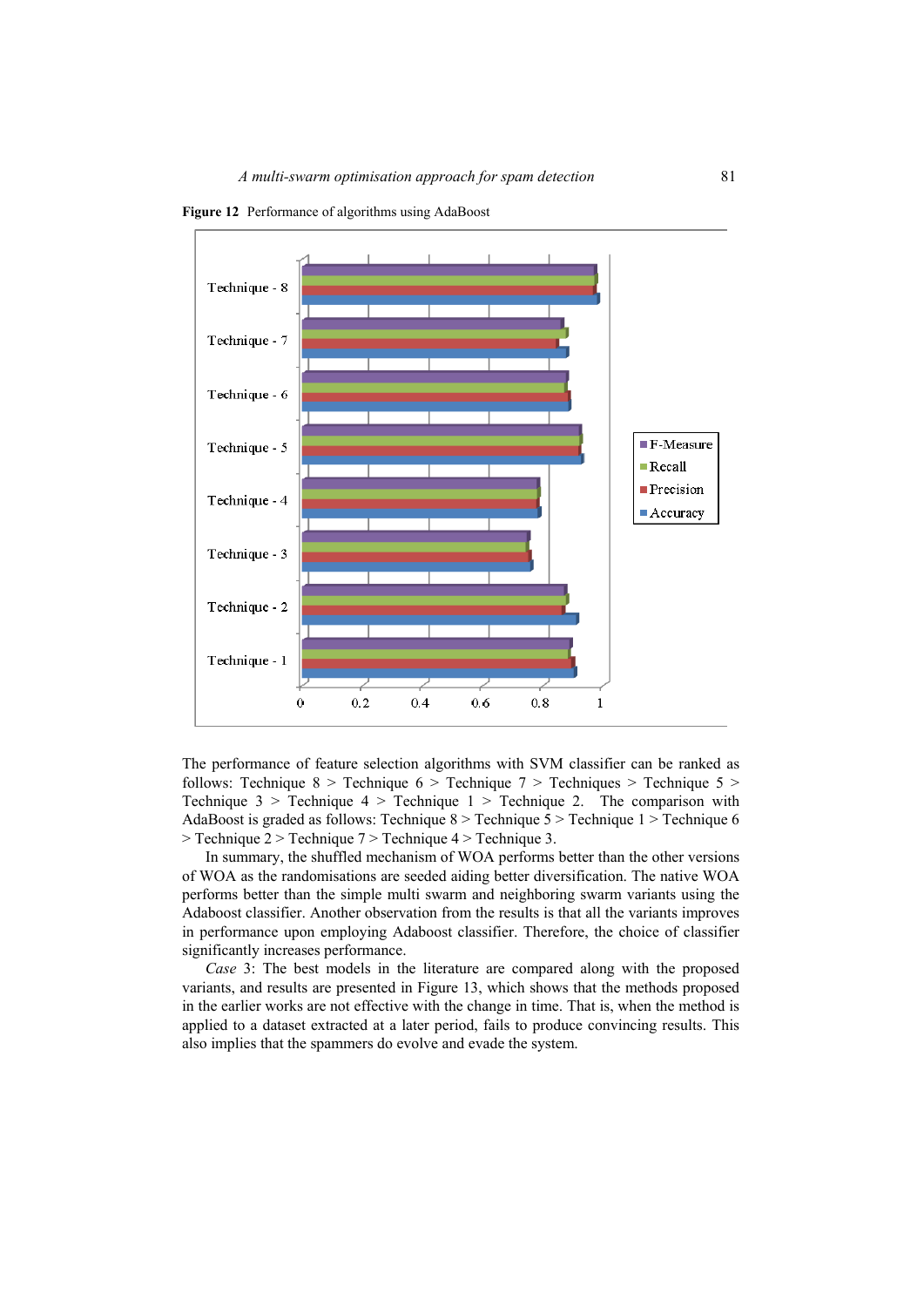

**Figure 13** Performance comparison with the existing methods

*Case* 4: The features selected by the top models are presented in Figure 14 with AdaBoost and WOA variant – 7 selecting the smaller subset of features with a count of 14. In order to obtain further insights on the features selected by the algorithm, the frequency count was also calculated. A counter was assigned to every feature and during iteration, the corresponding counters for features marked as '1' were incremented. In this fashion, Figure 15 shows the frequency of features for 15 iterations. It shows the frequency count of all the selected 14 features by the AdaBoost  $+$  WOA variant  $-7$ . It is to be mentioned that the entire proposed IP-address-based features have been included in the subset and chosen by the algorithm. This proves the effectiveness and robustness of the proposed IP-address-based feature set.



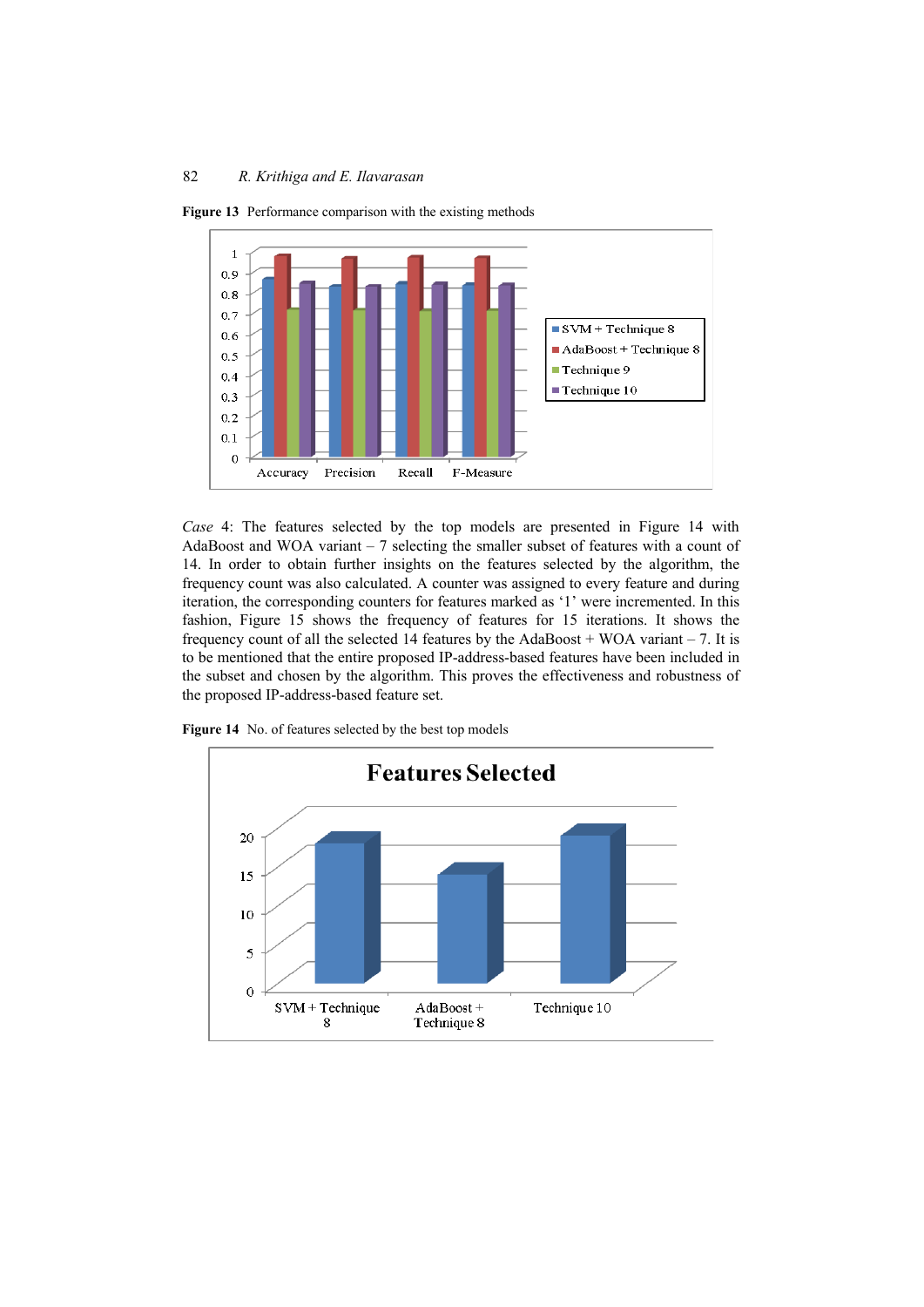



Finally, the cumulative ranking of the proposed variants is provided in Table 4. The WOA – variant 7 tops the ranking; the native WOA performs better than variants 1, 2 and 3. As the leader of the swarm traverses towards the global best leader, the mechanism fails to address the possibility of the global best leader whale falling into the trap of local optima. However, it is the shuffling mechanism that keeps the searching process diversified and also helps to escape from local optima.

| $WOA - Version$ | Rank |
|-----------------|------|
| Native WOA      | 5    |
| WOA Variant - 1 | 6    |
| WOA Variant - 2 | 7    |
| WOA Variant - 3 | 8    |
| WOA Variant - 4 | 2    |
| WOA Variant - 5 | 3    |
| WOA Variant - 6 | 4    |
| WOA Variant - 7 |      |

Table 4 Cumulative ranking of WOA – variants based on this performance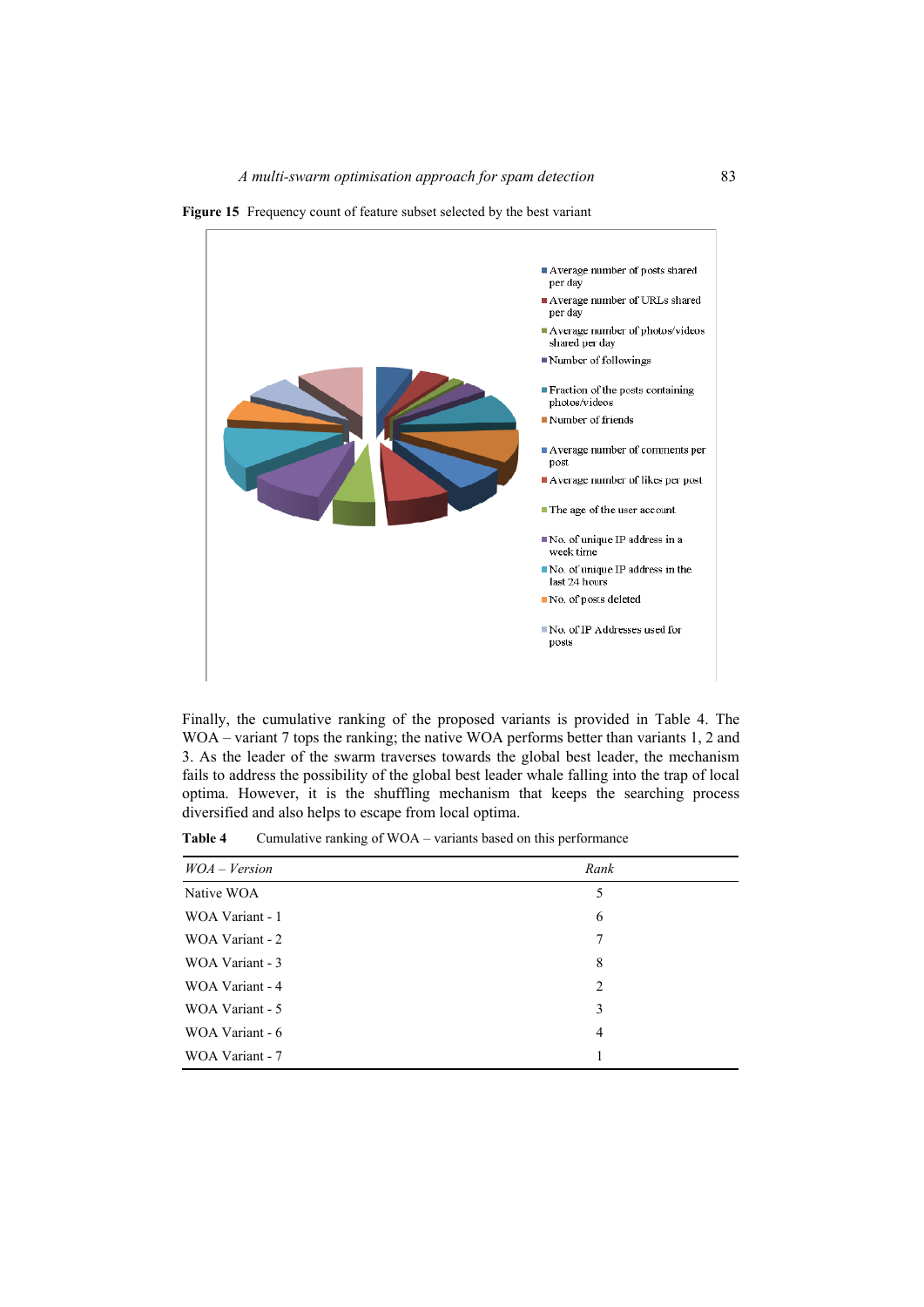### **5 Conclusion and future work**

In this paper, we have proposed seven variants of WOA to intensify the exploration and facilitate convergence at a faster rate. The proposed approach customised for feature selection was applied to detect spam accounts on Facebook. Further, IP-address-based features were utilised to tackle the evolving spammers and keep the system robust. The presence of these features made it possible to get rid of re-training and thereby making it also appropriate for online detection. The variant – 1 of WOA yields results similar to that of the native WOA. The shuffled variant with position updating based on global leader using AdaBoost outperformed the other versions in terms of accuracy, *F*-measure and smaller subset of features. Hence, it is concluded that the variant – 7 of WOA using AdaBoost possessed a strong discriminating ability in distinguishing Facebook spam profiles with an accuracy of 97.82%.

We aim to extend this work by developing an integrated system to be operational across social networks. We also intend to extract Facebook user profile data of three different periods with 6 months interval and evaluate the applicability of the proposed method.

#### **References**

- Abdel-Basset, M., El-Shahat, D. and Sangaiah, A.K. (2019) 'A modified nature inspired metaheuristic whale optimization algorithm for solving 0–1 knapsack problem', *International Journal of Machine Learning and Cybernetics*, Vol. 10, pp.495–514.
- Abdel-Basset, M., Manogaran, G., El-Shahat, D. and Mirjalili, S. (2018) 'A hybrid whale optimization algorithm based on local search strategy for the permutation flow shop scheduling problem', *Future Generation Computer Systems*, Vol. 85, pp.129–145.
- Adewole, K.S., Anuar, N.B., Kamsin, A. and Sangaiah, A.K. (2019) 'SMSAD: a framework for spam message and spam account detection', *Multimedia Tools and Applications*, Vol. 78, pp.3925–3960.
- Ahmed, F. and Abulaish, M. (2013) 'A generic statistical approach for spam detection in online social networks', *Computer Communications*, Vol. 36, Nos. 10/11, pp.1120–1129.
- Alameer, Z., Elaziz, M.A., Ewees, A.A., Ye, H. and Jianhua, Z. (2019) 'Forecasting gold price fluctuations using improved multilayer perceptron neural network and whale optimization algorithm', *Resources Policy*, Vol. 61, pp.250–260.
- Aldwairi, M. and Alwahedi, A. (2018) 'Detecting fake news in social media networks', *Proceedings of the 9th International Conference on Emerging Ubiquitous Systems and Pervasive Networks (EUSPN'18)*, Vol. 141, pp.215–222.
- Al-Zoubi, A.M., Faris, H., Alqatawna, J. and Hassonah, M.A. (2018) 'Evolving support vector machines using whale optimization algorithm for spam profiles detection on online social networks in different lingual contexts', *Knowledge-Based Systems*, Vol. 153, No. 1, pp.91–104.
- Aswani, R., Kar, A.K. and Ilavarasan, P.V. (2018) 'Detection of spammers in twitter marketing: a hybrid approach using social media analytics and bio inspired computing', *Information System Frontiers*, Vol. 20, pp.515–530. Doi: 10.1007/s10796-017-9805-8.
- Barushka, A. and Hajek, P. (2018) 'Spam filtering in social networks using regularized deep neural networks with ensemble learning', in Iliadis, L., Maglogiannis, I. and Plagianakos, V. (Eds): *Proceedings of the International Conference on Artificial Intelligence Applications and Innovations*, Springer, Vol. 519, pp.38–49.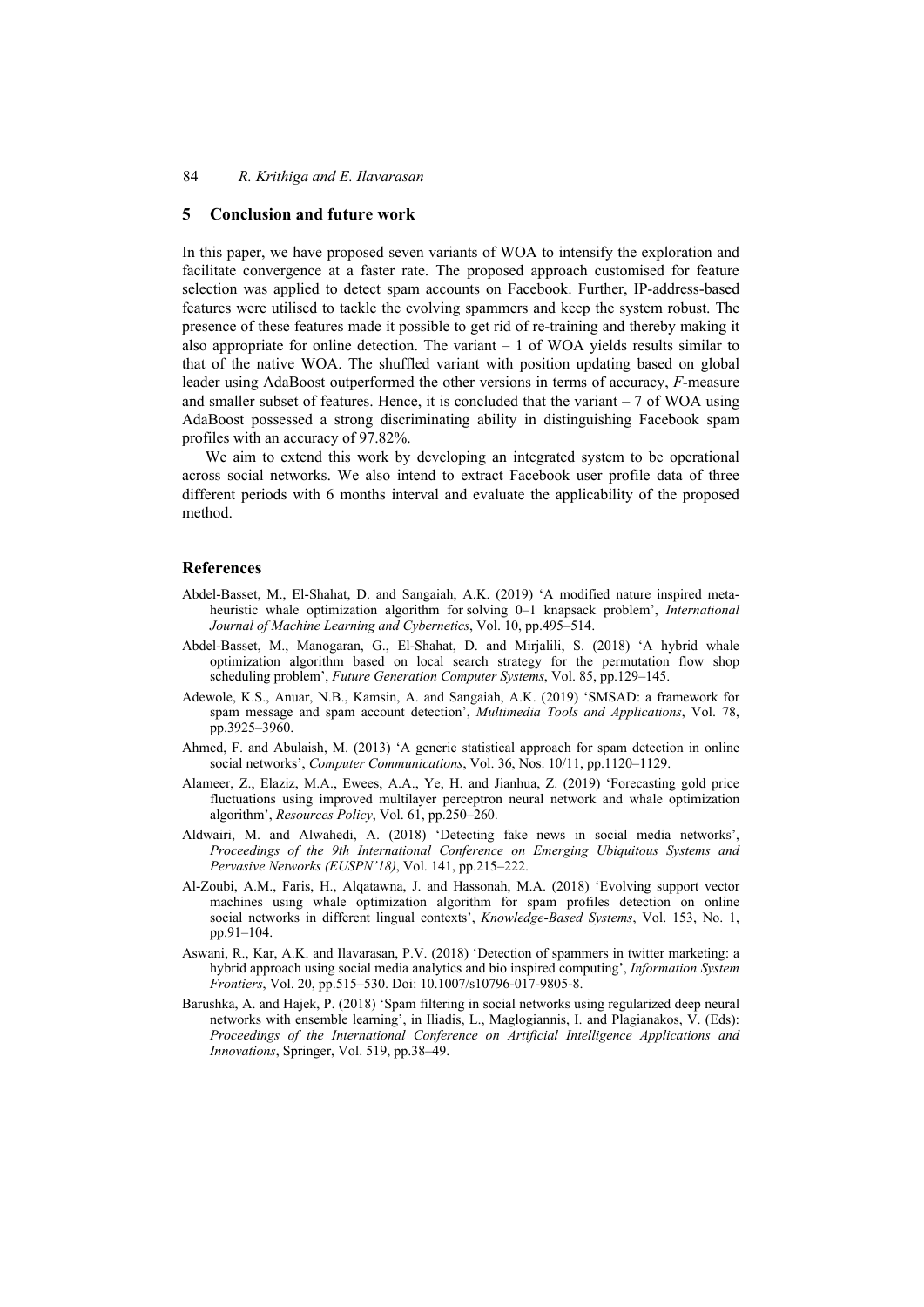- Bhat, S.Y. and Abulaish, M. (2013) 'Community-based features for identifyingspammers in online social networks', *IEEE/ACM International Conference on Advances in Social Networks Analysis and Mining*, pp.100–107.
- Bhat, S.Y., Abulaish, M. and Mirza, A.A. (2014) 'Spammer classification using ensemble methods over structural social network features', *Proceedings of the IEEE/WIC/ACM International Conference on Web Intelligence (WI'14)*, 11–14 August, Warsaw, Poland, pp.454–458.
- Bliss, C.A., Frank, M.R., Danforth, C.M. and Dodds, P.S. (2014) 'An evolutionary algorithm approach to link prediction in dynamic social networks', *Journal of Computational Science*, Vol. 5, No. 5, pp.750–764.
- Bozorgi, S.M. and Yazdani, S. (2019) 'IWOA: an improved whale optimization algorithm for optimization problems', *Journal of Computational Design and Engineering*, Vol. 6, pp.243–259.
- Cai, C. and Xu, H. (2019) 'A topic sentiment based method for friend recommendation in online social networks via matrix factorization', *Journal of Visual Communication and Image Representation*, Vol. 65. Doi: 10.1016/j.jvcir.2019.102657.
- Cai, J., Luo, J., Wang, S. and Yang, S. (2018) 'Feature selection in machine learning: a new perspective', *Neurocomputing*, Vol. 300, pp.70–79.
- Chawla, H. (2014) 'Facebook page spam detection using support vector machines based on n-gram model', *International Journal of Computer Science Issues*, Vol. 11, No. 5, pp.161–163.
- El Aziz, M.A., Ewees, A.A. and Hassanien, A.E. (2017) 'Whale optimization algorithm and mothflame optimization for multilevel thresholding image segmentation', *Expert Systems with Applications*, Vol. 83, pp.242–256.
- Elakkiya, E. and Selvakumar, S. (2020) 'GAMEFEST: genetic algorithmic multi evaluation measure based feature selection technique for social network spam detection', *Multimedia Tools and Applications*, Vol. 79, pp.7193–7225.
- Fire, M. and Elovici, Y. (2014) 'Online social networks: threats and solutions', *IEEE Communication Surveys and Tutorials*, Vol. 16, No. 4, pp.2019–2033.
- Fu, Q., Feng, B., Guo, D. and Li, Q. (2018) 'Combating the evolving spammers in online social networks', *Computers and Security,* Vol. 72, pp.60–73.
- Gao, H., Chen, Y., Lee, K., Palsetia, D. and Choudhary, A. (2012) 'Towards online spam filtering in social networks', *Proceedings of the 19th Annual Network and Distributed System Security Symposium*, pp.1–17.
- Gong, Z., Wang, H., Guo, W., Gong, Z. and Wei, G. (2020) 'Measuring trust in social networks based on linear uncertainty theory', *Information Sciences*, Vol. 508, pp.154–172.
- Hussien, A.G., Hassanien, A.E., Houssein, E.H., Bhattacharyya, S., Amin, M. (2019a) 'S-shaped binary whale optimization algorithm for feature selection', in Bhattacharyya, S., Mukherjee, A., Bhaumik, H., Das, S. and Yoshida, K. (Eds): *Recent Trends in Signal and Image Processing. Advances in Intelligent Systems and Computing*, Springer, Singapore, Vol. 727, pp.79–87. Doi: 10.1007/978-981-10-8863-6\_9.
- Hussien, G., Hassanien, A.E., Houssein, E.H., Amin, M. and Azar, A.T. (2019b) 'New binary whale optimization algorithm for discrete optimization problems', *Engineering Optimization*, Vol. 52, No. 6, pp.945–959.
- Ikeda, K., Hattori, G., Ono, C., Asoh, H. and Higashino, T. (2013) 'Twitter user profiling based on text and community mining for market analysis', *Knowledge-Based Systems*, Vol. 51, pp.35–47.
- Khadanga, R.K., Kumar, A. and Panda, S. (2020) 'A novel modified whale optimization algorithm for load frequency controller design of a two-area power system composing of PV grid and thermal generator', *Neural Computing and Applications*, Vol. 32, pp.8205–8216.
- Krithiga, R. and Ilavarasan, E. (2020) 'A novel hybrid algorithm to classify spam profiles in twitter', *Webology*, Vol. 17, No. 1, pp.260–279.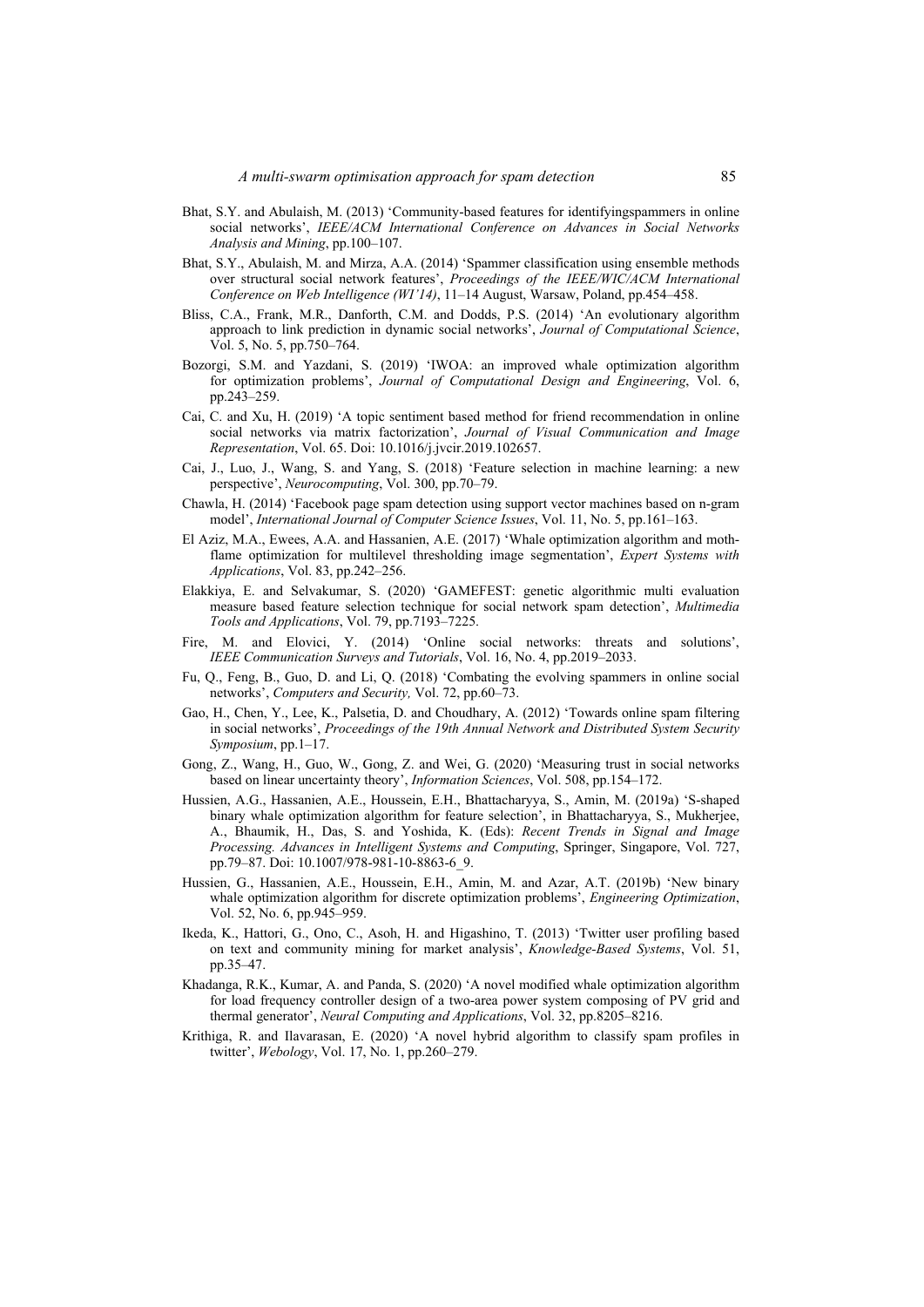- Kumar, D., Shaalan, Y., Zhang, X. and Chan, J. (2018) 'Identifying singleton spammers via spammer group detection', *Advances in Knowledge Discovery and Data Mining* (PAKDD'18), pp.656–667.
- Liu, X-Y., Liang, Y., Wang, S., Yang, Z-Y. and Ye, H-S. (2018) 'A hybrid genetic algorithm with wrapper-embedded approaches for feature selection', *IEEE Access*, Vol. 6, pp.22863–22874.
- Luo, J. and Shi, B. (2019) 'A hybrid whale optimization algorithm based on modified differential evolution for global optimization problems', *Applied Intelligence*, Vol. 49, pp.1982–2000.
- Miller, Z., Dickinson, B., Deitrick, W., Hua, W. and Wang, H.A. (2014) 'Twitter spammer detection using data stream clustering', *Information Sciences*, Vol. 260, pp.64–73.
- Mirjalili, S. and Lewis, A. (2016) 'The whale optimization algorithm', *Advances in Engineering Software*, Vol. 95, pp.51–67.
- Mohammed, H.M., Umar, S.U. and Rashid, T.A. (2019) 'A systematic and meta-analysis survey of whale optimization algorithm', *Computational Intelligence and Neuroscience*, pp.1–25.
- Prieto, V.M., Alvarez, M. and Cacheda, F. (2013) 'Detecting linkedin spammers and its spam nets', *International Journal of Advanced Computer Science and Applications*, Vol. 4, No. 9, pp.189–199.
- Qian, Z., Mao, Z., Xie, Y. and Yu, F. (2010) 'On network-level clusters for spam detection', *NDSS Symposium*, pp.1–17.
- Qiao, W., Huang, K., Azimi, M. and Han, S. (2019) 'A novel hybrid prediction model for hourly gas consumption in supply side based on improved whale optimization algorithm and relevance vector', *IEEE Access*, Vol. 7, pp.88218–88230.
- Qiu, C. (2019) 'A novel multi-swarm particle swarm optimization for feature selection', *Genetic Programming and Evolvable Machines*, Vol. 20, pp.503–529.
- Rathore, S., Loia, V. and Park, J.H. (2017) 'SpamSpotter: an efficient spammer detection framework based on intelligent decision support system on facebook', *Applied Soft Computing Journal*, pp.920–932. Doi: 10.1016/j.asoc.2017.09.032.
- Setiawan, E.I., Susanto, C.P., Santoso, J., Sumpeno, S. and Purnomo, M.H. (2016) 'Preliminary study of spam profile detection for social media using Markov clustering: case study on Javanese people', *Proceedings of the International Computer Science and Engineering Conference (ICSEC)*, Chiang Mai, pp.1–4. Doi: 10.1109/ICSEC.2016.7859942.
- Shelke, S. and Attar, V. (2019) 'Source detection of rumor in social network –A review', *Online Social Networks and Media*, Vol. 9, pp.30–42.
- Sohrabi, M.K. and Karimi, F. (2018) 'A feature selection approach to detect spam in the facebook social network', *Arabian Journal for Science and Engineering*, Vol. 43, pp.949–958.
- Statista (2020) *Most popular social networks worldwide as of October 2020, ranked by number of active users*. Available online at: https://www.statista.com/statistics/272014/global-socialnetworks-ranked-by-number-of-users/
- Sun, Y., Wang, X., Chen, Y. and Liu, Z. (2018) 'A modified whale optimization algorithm for large-scale global optimization problems, *Expert Systems With Applications*, Vol. 114, pp.563–577. Doi: 10.1016/j.eswa.2018.08.027.
- Tubishat, M., Abushariah, M.A.M., Idris, N. and Aljarah, I. (2019) 'Improved whale optimization algorithm for feature selection in Arabic sentiment analysis', *Applied Intelligence*, Vol. 49, pp.1688–1707.
- Wang, J., Du, P., Niu, T. and Yang, W. (2017) 'A novel hybrid system based on a new proposed algorithm – multi-objective whale optimization algorithm for wind speed forecasting', *Applied Energy*, Vol. 208, pp.344–360.
- Wang, W., Lee, X-D., Hu, A-L. and Geng, G-G. (2013) 'Co-training based semi-supervised web spam detection', *Proceedings of the 10th International Conference on Fuzzy Systems and Knowledge Discovery (FSKD)*, Shenyang, China, pp.789–793.